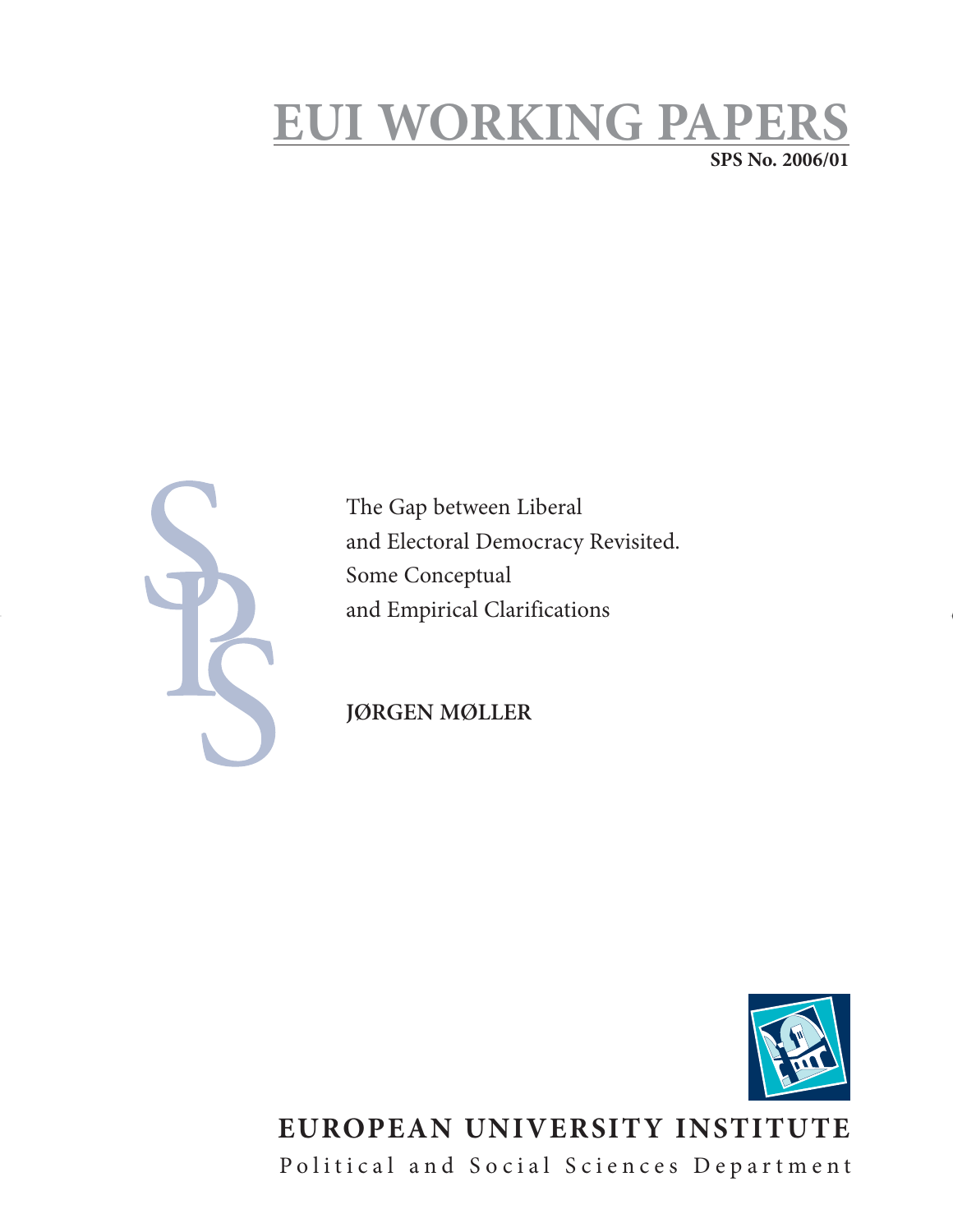## **EUROPEAN UNIVERSITY INSTITUTE DEPARTMENT OF POLITICAL AND SOCIAL SCIENCES**

*The gap between liberal and electoral democracy revisited. Some conceptual and empirical clarifications* 

**JØRGEN MØLLER**

EUI Working Paper **SPS** No. 2006/01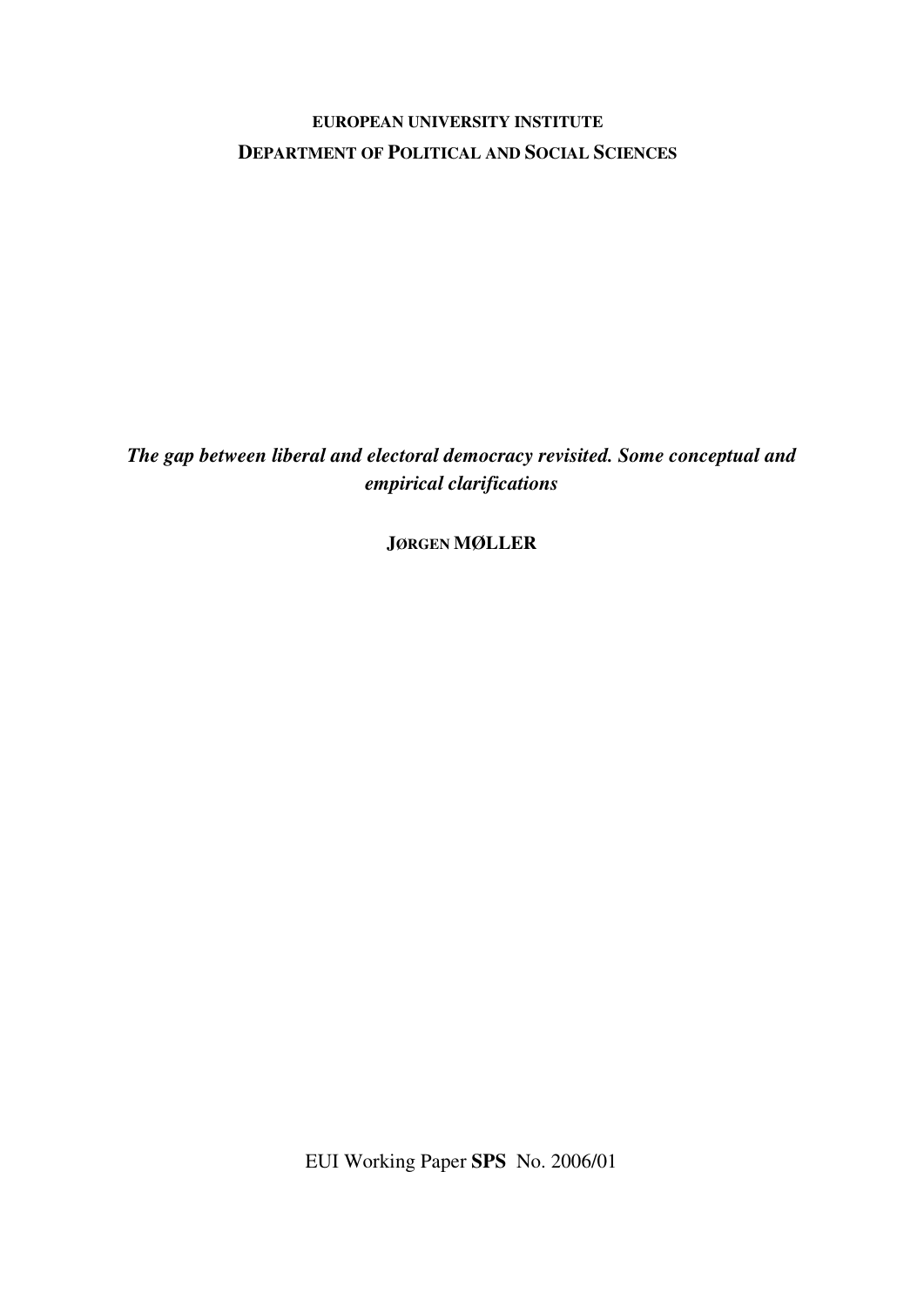This text may be downloaded only for personal research purposes. Any additional reproduction for such purposes, whether in hard copies or electronically, require the consent of the author. If cited or quoted, reference should be made to the full name of the author(s), editor(s), the title, the working paper, or other series, the year and the publisher.

ISSN 1725-6755

© 2006 Jørgen Møller

Printed in Italy European University Institute Badia Fiesolana I – 50016 San Domenico di Fiesole (FI) Italy

http://www.iue.it/ http://cadmus.iue.it/dspace/index.jsp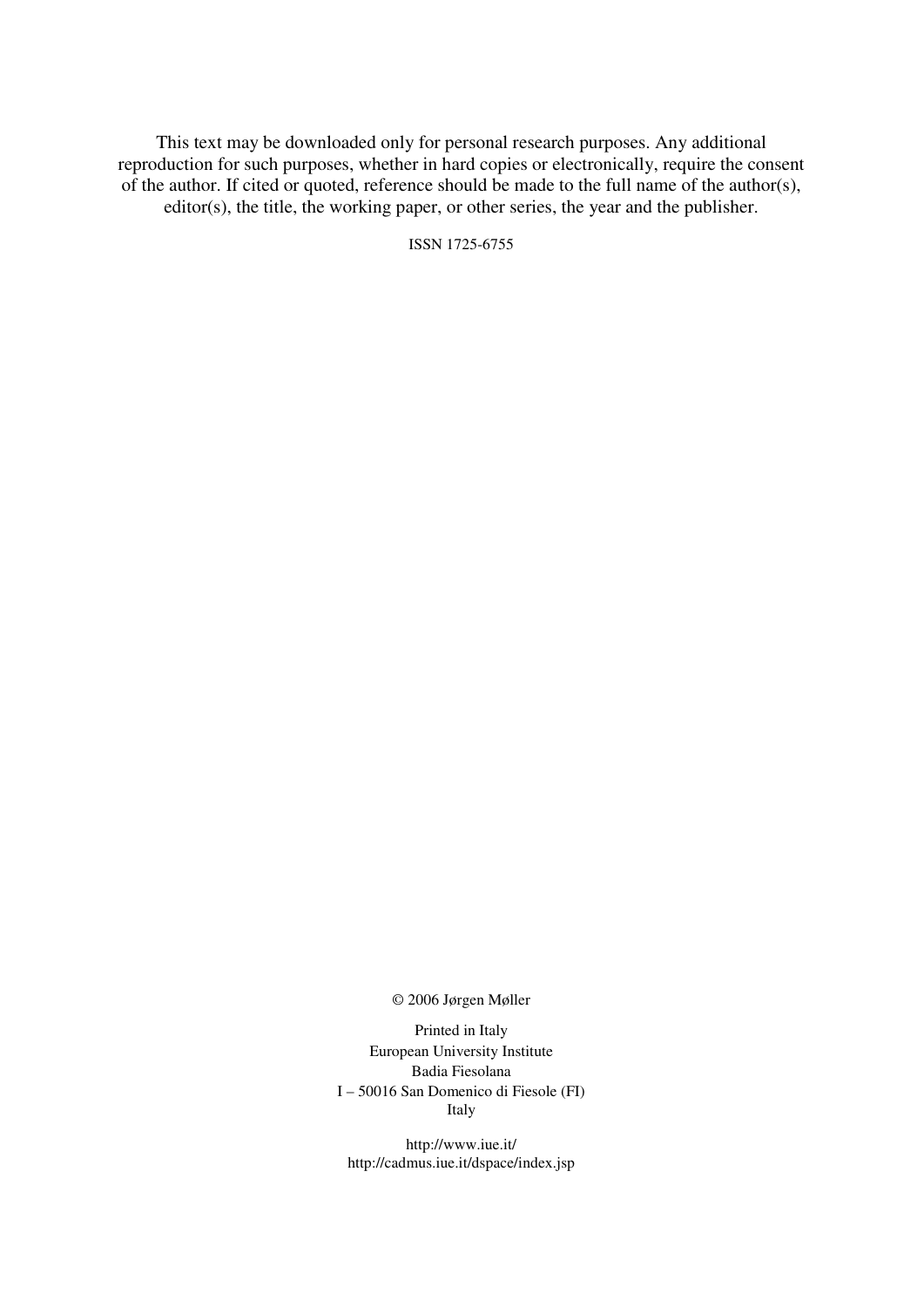## **Abstract**

Since the late 1990s, many students of democratisation have emphasised that a salient empirical gap is emerging between liberal and electoral democracy. In this paper, I reappraise the gap by revisiting Larry Diamond's important contribution from *Developing Democracy*. Emphasising both the electoral and the liberal component of democracy, with assistance from classical and modern authors, the paper arrives at a fourfold typology of the political regime form. When reanalysing the 1990s using this typology – and when extending the analysis to the 2000s – the gap between liberal and electoral democracy turns out not to be in the increase at all. The reason is a simple one: because I systematically treat the two components of liberal democracy as different attributes, conceptually independent of each other, I do not identify a gap that is based on a difference in degree, not in kind.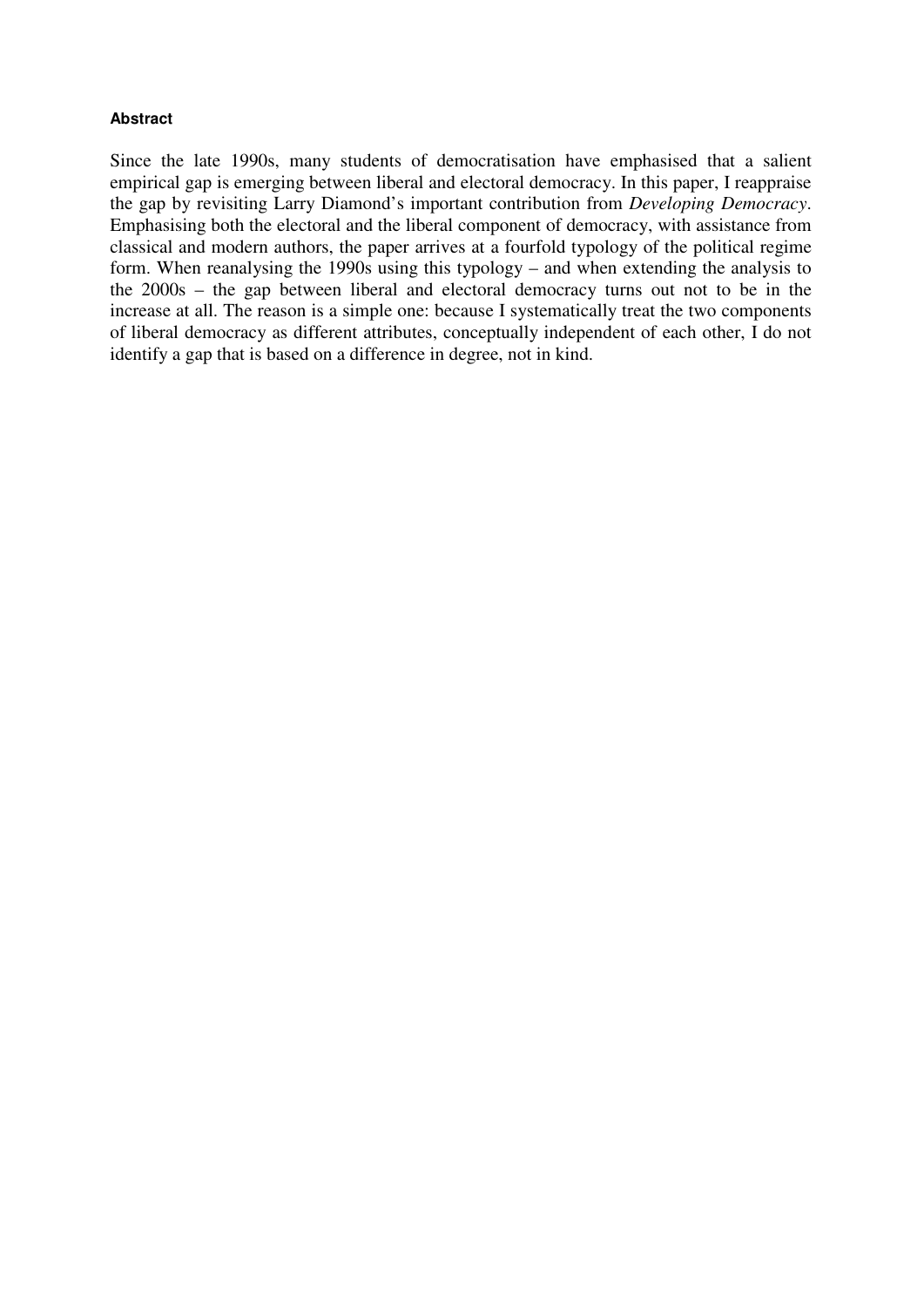*For their insightful critical comments to this manuscript, I would like to express my gratitude to Laszlo Bruszt, Peter Mair, and Larry Diamond. Also, Philippe Schmitter and Guillermo O'Donnell were kind enough to reflect briefly on the paper in its earlier stages. Needless to say, the sole responsibility for any shortcomings or outright errors rests with me.*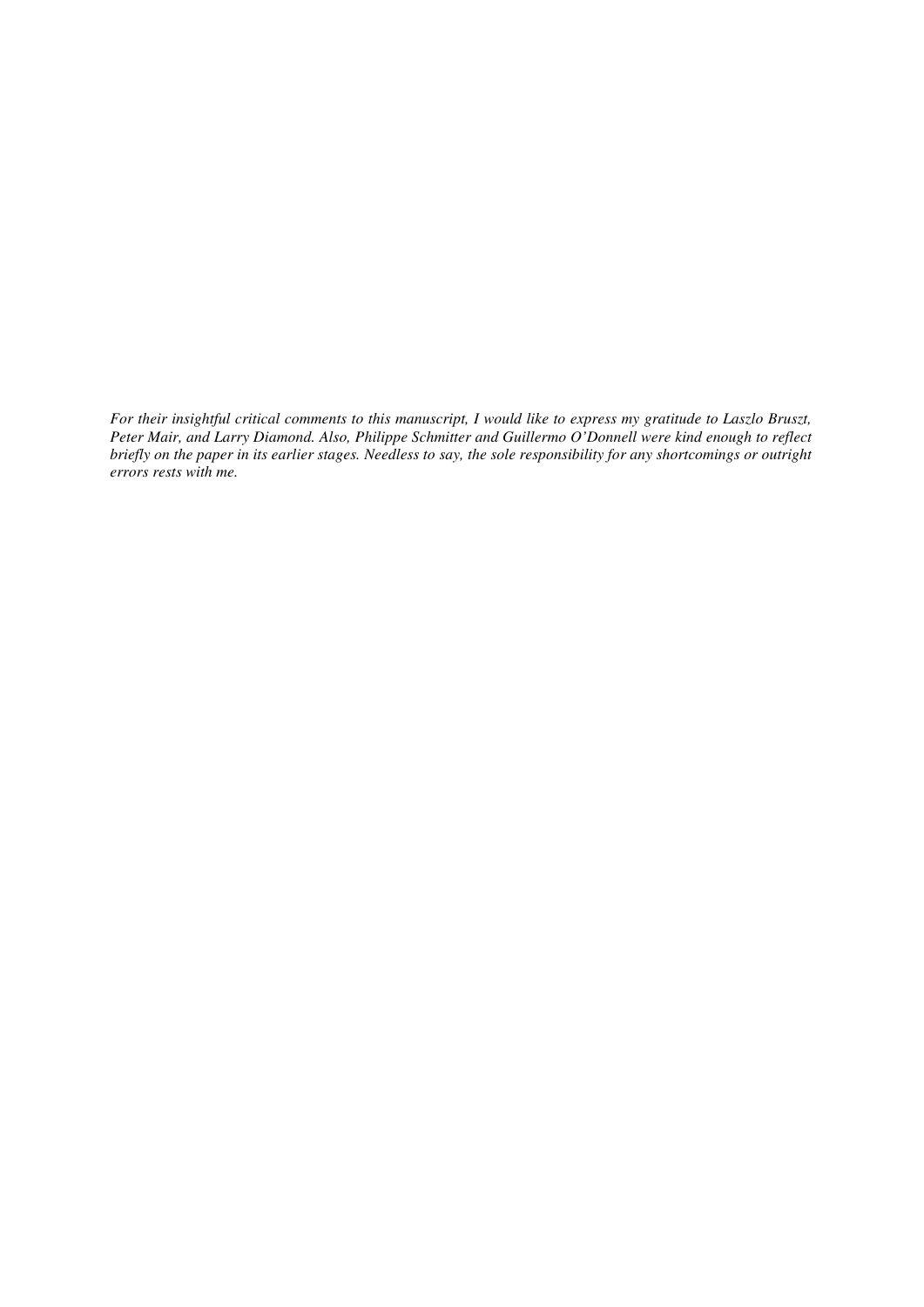## **1. Statements about the gap between liberal and electoral democracy**

Half a decade ago in his *Developing Democracy*, Larry Diamond carefully developed a distinction between electoral and liberal democracy and then went on to demonstrate that most of the recent instances of democratisation belong in the electoral category – separated by a significant gap from their liberal betters. To quote from his account, "[…] the gap between electoral and liberal democracy has grown markedly during the latter part of the third wave, forming one of its most significant but little-noticed features"1.

Diamond has not been alone in staking this claim. Guillermo O'Donnell's notion of 'delegative democracy' very much builds upon the existence of such a gap, albeit with a more narrow empirical context in mind, namely that of Latin America. To quote from his original working paper on this new conceptual animal, "[d]elegative democracy [...] is more democratic, but less liberal, than representative democracy"<sup>2</sup>. In his later writings, this assertion has both been maintained and elaborated. Hence, in an attempt to direct attention to the intimate relationship between the state and democracy, O'Donnell writes that "[…] in many areas the *democratic*, participatory rights of polyarchy are respected. But the *liberal* component of democracy is systematically violated"3.

Fareed Zakaria has been even more outspoken. In a recent book with the title *The Future of Freedom. Illiberal Democracy at Home and Abroad*, he argues that liberal and electoral democracy have more or less parted ways in the world of today. Quoting one of his passages, "[o]ver the last half-century in the West, democracy and liberty have merged. But today the two strands of liberal democracy, interwoven in the Western political fabric, are coming apart across the globe. Democracy is flourishing; liberty is not"4.

The writings of Diamond, O'Donnell and Zakaria have one further thing in common: their assertions about liberal and electoral democracy build on an inductive reasoning. When looking at the world, they identify such a gap. Yet, there is more to then notion than that. A very strong theoretical argument in favour of spelling out the merits of modern democracy with reference to both an electoral and a liberal element does in fact exist. As we shall see, the two dimensions cover distinct aspects of modern democracy. In other words, both 'illiberal democracy' and 'liberal autocracy' – i.e. regimes that combine the presence of the electoral component with the absence of the liberal equivalent and vice-versa – are conceptually meaningful.

Also, the distinction aptly captures the lineage of democracy. The electoral element dates back to ancient Greece; witness the literal meaning of the Greek word 'democracy' as *rule by the people*. The liberal element neatly covers the much more recent Anglo-Saxon addition, emphasizing – at the very least – the constitutional qualifications of freedom rights and the rule of law, *rule for the people,* that is. If a significant gap is separating the two, then it is indeed an important observation.

Diamond's account of the gap is the most ambitious in the literature, empirically as well as theoretically. Hence, I will stick to him in this paper. His actual conceptualisation is, however, less convincing than his point of departure. He goes on to develop a fourfold 'typology' of political regime forms, as illustrated below.

<sup>1</sup> Larry Diamond, *Developing Democracy. Toward Consolidation* (The Johns Hopkins University Press: Baltimore and London, 1999), 10.

<sup>2</sup> Guillermo O'Donnell, *Delegative Democracy*?, Kellogg Institute, Working Paper no. 172 (March, 1992), 7.

<sup>3</sup> Guillermo O'Donnell, *On the State, Democratization and Some Conceptual Problems*, Working paper no. 192, Kellogg Institute (April, 1993), 11-12.

<sup>4</sup> Fareed Zakaria, *The Future of Freedom. Illiberal Democracy at Home and Abroad* (W. W. Norton & Company, New York and London, 2003), 17.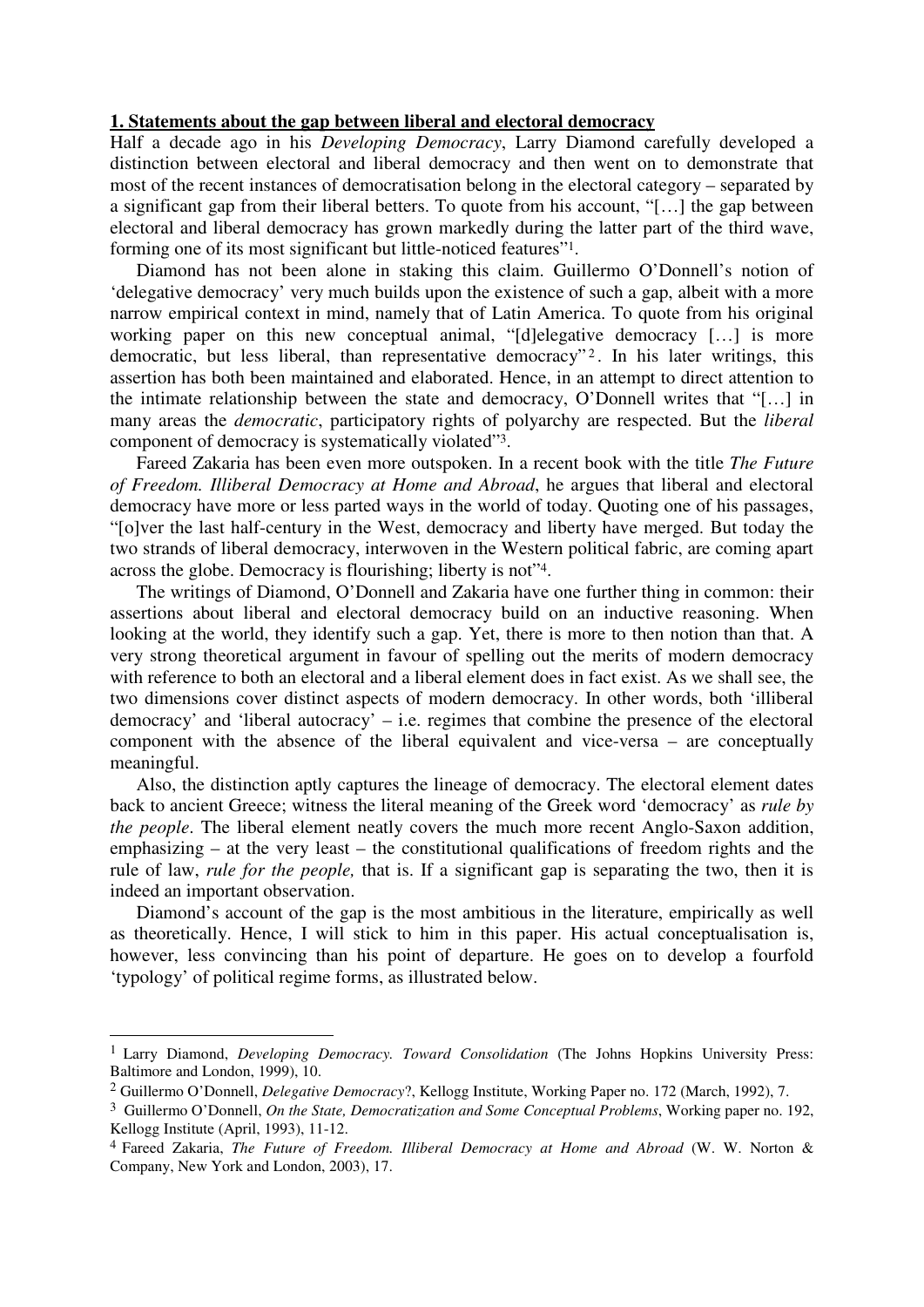|           | $\mathbf{r}$ is the complete that $\mathbf{r}$ and $\mathbf{r}$ are $\mathbf{r}$ and $\mathbf{r}$ and $\mathbf{r}$ and $\mathbf{r}$ |           |           |
|-----------|-------------------------------------------------------------------------------------------------------------------------------------|-----------|-----------|
| Liberal   | Electoral                                                                                                                           | Pseudo-   | Non-      |
| Democracy | Democracy                                                                                                                           | Democracy | democracv |

Figure 1: Diamond's original typology of political regime forms<sup>5</sup>

The figure indicates that Diamond's edifice is not what we would normally term a typology. Rather, it is a classification or at the very most a matter of '*quasi-types*' <sup>6</sup>. And so what, one may feel inclined to ask. The consequent conceptual problem is, however, a very tangible one. A pure classification only covers one dimension; it is an ordering – based on mutually exclusive classes – that refers to one attribute only. In other words, Diamond has drawn a line with 'very undemocratic' in one end, 'very democratic' in the other end, and placed four 'quasi-types' along this line7.

In doing so, Diamond is unable to carry his distinction between the electoral and the liberal dimension of liberal democracy over into his actual conceptualisation of political regime forms. In his typology, the two dimensions are not conceptually independent of each other. Rather, they are covered by one and the same attribute. Hence, a country moves from 'electoral democracy' to 'liberal democracy' not by adding liberal merits only but by either 1) doing better with regard to both the electoral and the liberal criteria or 2) doing much better with regard to any of the two (see appendix 2 for an illustration).

 In other words, the two 'quasi-types' or 'classes' are separated by a difference in degree, not a difference in kind. This is also obvious when reading Diamond's subsequent scoring of selected countries, an issue I will return to. Taken together, Diamond's conceptualisation simply cannot appreciate his own distinction between the electoral and the liberal component of liberal democracy.

To be fair, Diamond has changed his conceptual scheme since the publication of *Developing Democracy*8. First, he has proposed to operate with one dimension only, namely the electoral one. Second, he has rebuilt his typology. Third, he has changed the thresholds between the quasi-types or classes.

The third point, the modification of thresholds, is only a technicality – albeit a very pertinent one which I myself will mention and adhere to later on. But let us discuss the two first corrections in turn.

Starting with the former point, sticking to the electoral dimension is definitely a way to circumvent the logical problems of his conceptualisation identified above. In this way, it is possible to rely on a pure classification, i.e., it is possible to classify countries independently of the 'liberal' dimension. This is an issue I will return to in the concluding sections of this paper.

Diamond does not stop here, however, and this brings us to the second point. Immediately after classifying countries on the electoral dimension only, he reintroduces the notion of conceiving "of democracy in terms of two thresholds"9. The first one is that of electoral

<sup>5</sup> Adapted from Diamond, *Developing Democracy*.

 $6$  In their seminal article on classifications and typologies P. F. Lazarsfeld & A. H. Barton, "Qualitative Measurement in the Social Sciences: Classification, Typologies, and Indices", in D. Lerner & H. D. Lasswell (eds.), *The Policy Sciences* (Standford University Press, 1951), 169 employs this terminology to denote "[…] 'types' which are the result of serial operations on one attribute", i.e. what is normally referred to as classes. Genuine types "[…] refer to special compounds of attributes".

 $7$  This is also indicated by Diamond's use of 'midrange conceptions', i.e. regime forms situated between the respective 'types' of electoral and liberal democracy. See Diamond, *Developing Democracy,* 13.

<sup>8</sup> See Larry Diamond, "Thinking About Hybrid Regimes", *Journal of Democracy*, Vol. 13, No. 2 (April, 2002) and Larry Diamond, *Can the Whole World Become Democratic? Democracy, Development, and International Policies*, Paper 03'05, Center for the Study of Democracy (University of California, 2003).

<sup>9</sup> Diamond, *Can the Whole World Become Democratic?*, 8.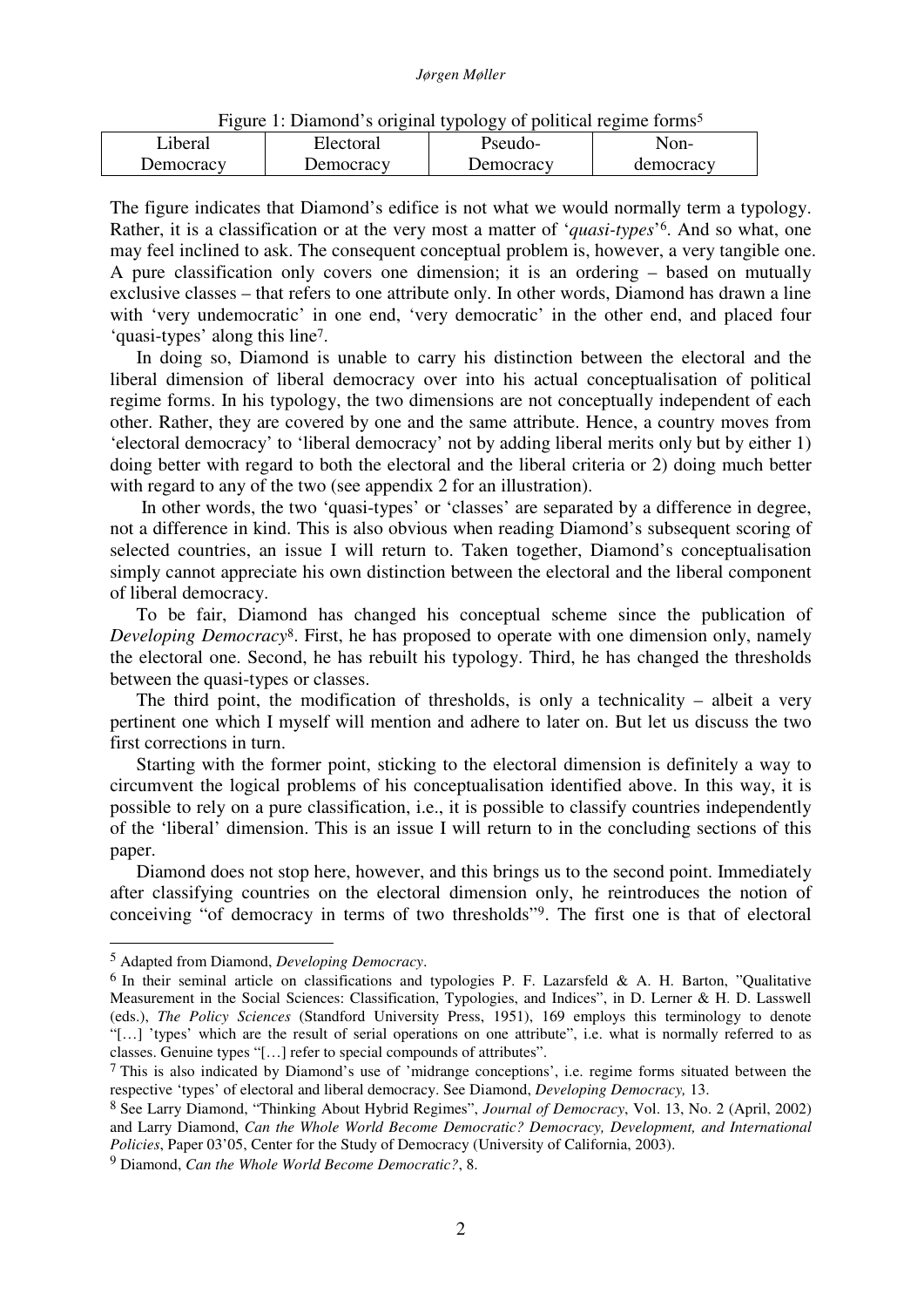democracy; that "[…] principal positions of political power are filled through regular, free, fair, and competitive (and, therefore, multiparty) elections"10. The second one is that of "liberal democracy". To quote him at length:

"Beyond the electoral arena, it features a vigorous rule of law, with an independent and non-discriminatory judiciary; extensive individual freedoms of belief, speech, publication, association, assembly, and so on; strong protections for the rights of ethnic, cultural, religious, and other minorities; a pluralistic civil society, which affords citizens multiple channels outside the electoral arena through which to participate and express their interests and values; and civilian control over the military"11.

The two dimensions are back in, and  $-$  as illustrated in figure  $2 -$  Diamond's consequent typology of political regime forms is merely a more fine-grained version of his former edifice; which is very much illustrated by the fact that the countries once again move from the 'electoral' to the 'liberal' classes not exclusively by adding liberal merits but by doing better on both of the two dimensions.

| $\Gamma$ iguie 2. Diamond s elaborated typology of political regime forms <sup>22</sup> |           |         |                                  |                               |             |  |
|-----------------------------------------------------------------------------------------|-----------|---------|----------------------------------|-------------------------------|-------------|--|
| Liberal                                                                                 | Electoral |         | Ambiguous Competitive Electoral, |                               | Politically |  |
| Democracy   Democracy                                                                   |           | Regimes |                                  | Authoritarian Uncompetitive   | Closed      |  |
|                                                                                         |           |         |                                  | Authoritarian   Authoritarian |             |  |

Figure 2: Diamond's elaborated typology of political regime forms<sup>12</sup>

In a nutshell, the logical problem of identifying two relevant theoretical dimensions and then building an ordering that refers to one attribute only remains. In this paper, I will seek to remedy this problem by creating a conceptualisation that systematically treats the liberal and electoral element as independent attributes. To be more precise, I will build up an ordering of 'attribute compounds', i.e., a genuine typology13.

Throughout these endeavours, I build on Diamond's argumentation about the two dimensions of liberal democracy – it is first and foremost the technique that I intent to adjust. However, as will be demonstrated, this has significant consequences for the actual scoring of the cases and, by extension, for the conclusions about the direction of the current of what Huntington<sup>14</sup> has dubbed the "third wave" of democratisation.

To pave the way for these empirical aspirations, an initial conceptual exercise is pertinent. In order to re-do the taxonomic exercise, it is necessary to conceptualise 'democracy'. In doing so, I will very much walk down the same aisle as Diamond. But I feel that it is necessary to elucidate this path to avoid any confusion about the subsequent empirical analysis.

### **2. Conceptualising democracy**

-

Students of democracy have not bequeathed one, uniformly agreed-upon definition of their subject matter to social science. On the contrary, a plethora of competing offers are found on

<sup>10</sup> Diamond, *Can the Whole World Become Democratic?*, 8.

<sup>11</sup> Diamond, *Can the Whole World Become Democratic?*, 9.

<sup>12</sup> Adapted from Diamond, "Thinking About Hybrid Regimes" and Diamond, *Can the Whole World Become Democratic?*

<sup>13</sup> See Lazarsfeld & Barton, "Qualitative Measurement in the Social Sciences".

<sup>14</sup> Samuel P. Huntington, *The Third Wave. Democratization in the late Twentieth Century* (University of Oklahoma Press: Norman and London, 1991).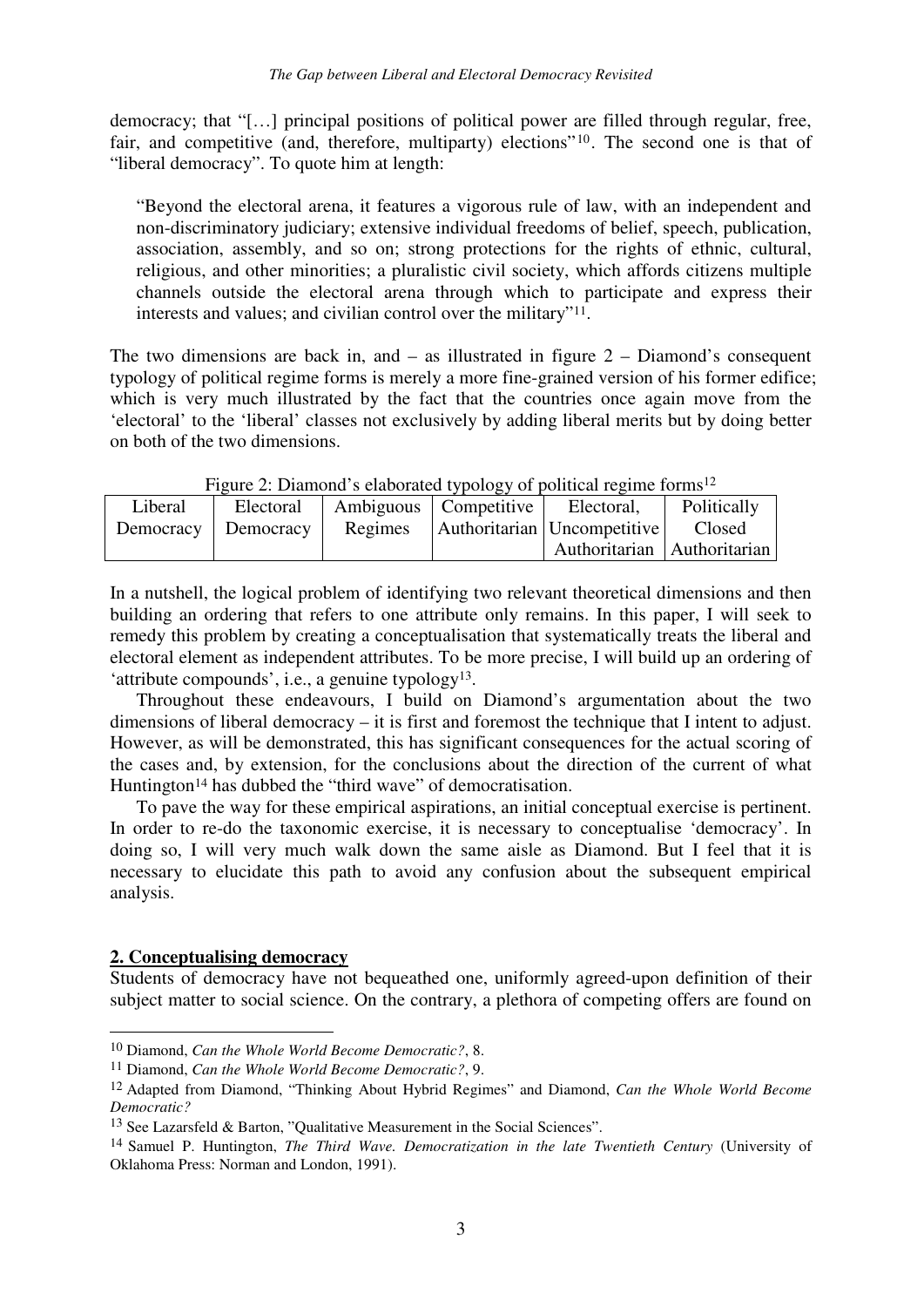#### *Jørgen Møller*

the conceptual marketplace15. That should not come as a surprise, however, and it is not as pernicious as is often claimed. What is important is that the scholar reveals all his interim considerations; play with an open hand, so to say. In a nutshell, the validity of the definition hinges on whether it is possible to understand the researcher's goals and the way these are produced.

I will argue that maximal conceptual validity is achieved by using Giovanni Sartori's16 socalled 'ladder of abstraction'. In the subsequent pages, I will descend the ladder of abstraction along the lines proposed by Diamond in *Developing Democracy*.

Little disagreement exists with regard to the most abstract definition of democracy. As Diamond<sup>17</sup> so rightly emphasises, most scholars today define democracy as a *political regime form*<sup>18</sup>. This understanding of 'the background concept'<sup>19</sup> is in line with the tradition reaching back to Joseph Schumpeter. In *Capitalism, Socialism and Democracy*, originally published during the Second World War, he famously wrote that,

"[d]emocracy is a political *method*, that is to say, a certain type of institutional arrangement for arriving at political – legislative and administrative – decisions and hence incapable of being an end in itself, irrespective of what decisions it will produce under given historical conditions. And this must be the starting point of any attempt at defining it."<sup>20</sup>

Schumpeter's proposition makes sound sense. Yet, when reaching the level of 'the systematised concept', the matter at hand becomes more complicated. Schumpeter went on to define democracy as "[…] that institutional arrangement for arriving at political decisions in which individuals acquire the power to decide by means of a competitive struggle for people's vote" <sup>21</sup> , the free competition for the free vote, that is. This pure 'electoral' understanding of democracy has subsequently come under severe attack. To quote Diamond, "[…] such formulations may still fail to give due weight to political repression and marginalization, which exclude significant segments of the population – typically the poor or ethnic and regional minorities – from exercising their democratic rights"22.

Two influential scholars – Robert A. Dahl and Guillermo O'Donnell – have, while staying loyal to the notion of democracy as a political method, sought to purvey a remedy for this 'electoral fallacy'. Dahl<sup>23</sup> has added the presence of the respective liberal rights of the freedom of expression, the freedom of information, and the freedom of association while

<sup>15</sup> For an overview of the literature, see David Collier & Steven Levitsky, "Democracy with Adjectives: Conceptual Innovation in Comparative Research", *World Politics*, 49.3 (1997).

<sup>16</sup> Giovanni Sartori, "Concept Misformation in Comparative Politics", *The American Political Science Review*, 64 (December, 1970).

<sup>17</sup> Diamond, *Developing Democracy*, 8.

<sup>18</sup> See also Collier & Levitsky, "Democracy with Adjectives".

<sup>&</sup>lt;sup>19</sup> See Robert Adcock & David Collier, "Measurement Validity: A Shared Standard for Qualitative and Quantitative Research", *American Political Science Review*, 95:3 (September, 2001). In this article, Adcock & Collier elaborate Sartori's 'ladder' by dividing it into the respective levels of 'the background concept', 'the systematized concept', 'indicators', and 'scores for cases'.

<sup>20</sup> Joseph A. Schumpeter, *Capitalism, Socialism and Democracy* (Unwin University Books, London, 1974), 242.

<sup>21</sup> Schumpeter, *Capitalism,* 269.

<sup>22</sup> Diamond, *Developing Democracy*, 9.

<sup>23</sup> Robert A. Dahl, *Polyarchy* (Yale University Press, New Haven and London, 1971).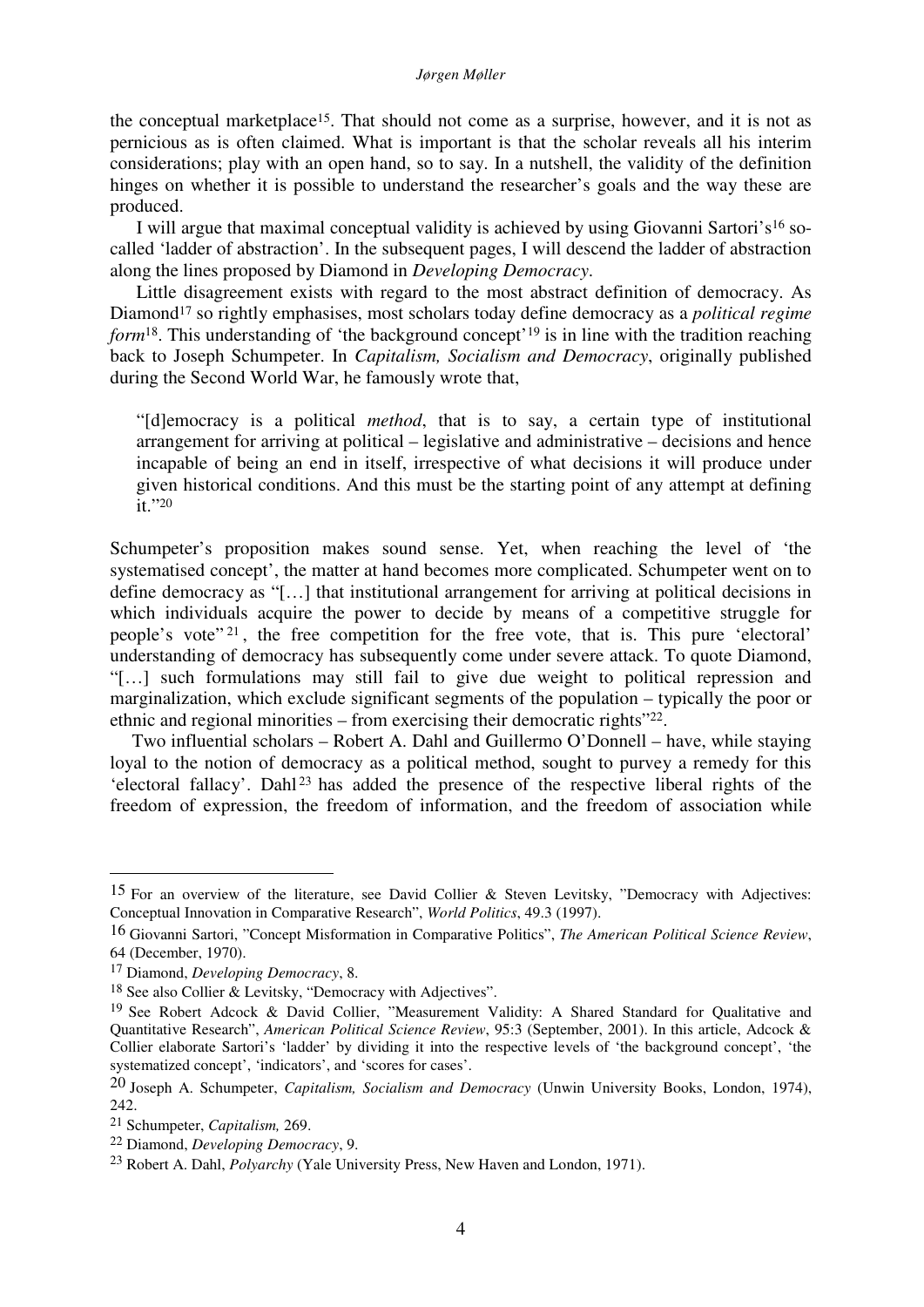O'Donnell24 has called for the presence of a rule of law capable of upholding these rights. Their common argument is that without these, the electoral rights cannot be exercised effectively.

When adding Dahl's and O'Donnell's 'liberal' requirements to the 'electoral' requirements of Schumpeter, we arrive at a double classification <sup>25</sup> . The first concerns the electoral component of democracy. Here, a country may be classified as either being an electoral democracy or not. To elaborate: either the country fulfils the Schumpeterian criterion of free and fair elections for political leadership or it does not. The second concerns the liberal component. Here, a country may be classified as either having a liberal state or not. To elaborate: either the state apparatus is capable of upholding certain liberal rights (Dahl) through a rule of law (O'Donnell) or it is not. When fusing these classifications, a typology covering the political regime form emerges – as illustrated in figure 326.

|           | Figure 3: A typology of political regime forms |           |                  |  |  |
|-----------|------------------------------------------------|-----------|------------------|--|--|
|           | Liberal component                              |           |                  |  |  |
|           | - Liberal state<br>+ Liberal state             |           |                  |  |  |
|           | + Electoral                                    | Liberal   | <b>Illiberal</b> |  |  |
| Electoral | democracy                                      | democracy | democracy        |  |  |
| component | - Electoral                                    | Liberal   | <b>Illiberal</b> |  |  |
|           | democracy                                      | autocracy | autocracy        |  |  |

Before proceeding, it is necessary to say a few words about the notion of the presence or absence of the 'liberal state' covering the serial operations on one of the two attributes of the 'political regime' attribute compound.

Collier & Levitsky have proposed that O'Donnell is shifting his background – or "overarching" as they term it – concept of democracy from 'regime' to 'state' when he includes the rule of law into his definition<sup>27</sup>. O'Donnell does in fact attribute the judicial characteristics to the state, yet this does not alter the fact that his main point seems to be that the electoral rights will never be effective without a liberal state. In other words, following in O'Donnell's footstep it is possible to retain the Schumpeterian concept of democracy as a 'political regime form' but – as is also done by borrowing from the Dahlian elaboration – add requirements.

Thus, I have developed an analytical scheme that exhausts the background concept and spells out the possible variants in a systematic manner. The last thing remaining on this level is to specify the connotative definitions of these four types, i.e. to exhaust the property space of the typology. I propose the following definitions:

<sup>24</sup> Guillermo A. O'Donnell, "Democracy, Law, and Comparative Politics", *Studies in Comparative International Development*, 36 (Spring, 2001).

<sup>25</sup> David Collier & James E. Mahon, Jr., "Conceptual 'Stretching' Revisited: Adapting Categories in Comparative Analysis", *American Political Science Review*, 87:4 (December, 1993) have questioned whether it makes sense to define democracy using classical categories. They claim that democracy is in fact a radial concept, and go on to demonstrate this in detail. In doing so, however, they shift the overarching concept beyond 'political regime form' – they include the concept of democracy as what may best be termed a system of 'social domination'. When sticking with the traditional overarching concept, it is still possible to define democracy using a classical categorisation (as recommended by Sartori, "Concept Misformation", 1044).

<sup>&</sup>lt;sup>26</sup> This particular conceptual construction is my own but the exercise as such follows the logic of making classifications and typologies developed by Lazarsfeld & Barton, "Qualitative Measurement in the Social Sciences" : see esp. 155-165 and 169-180.

<sup>27</sup> Collier & Levitsky, "Democracy with Adjectives".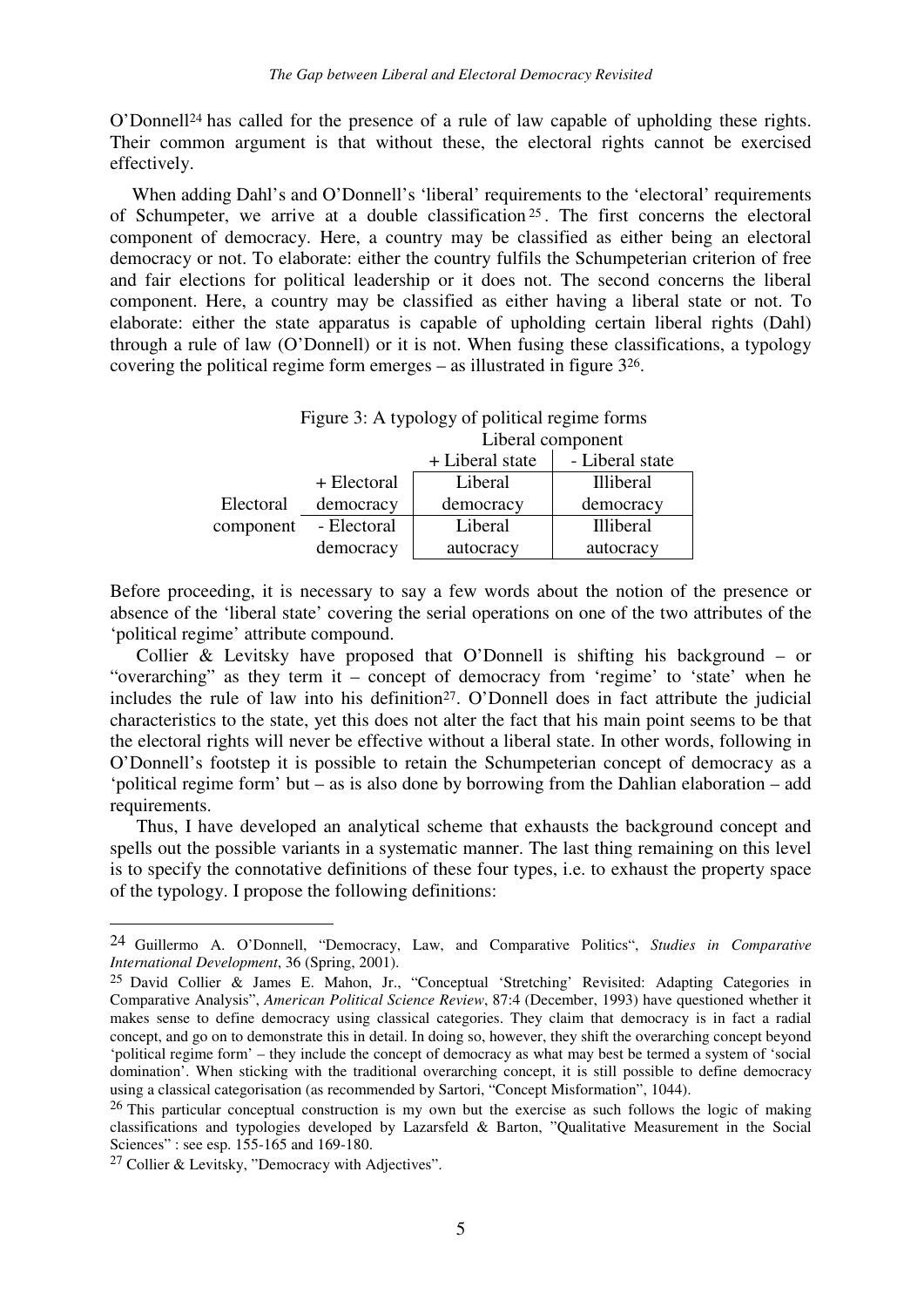- 1) Liberal democracy is *a political regime form that combines the presence of i) free electoral competition for political leadership with ii) the presence of a liberal state able to uphold certain liberal rights through the rule of law*.
- 2) Illiberal democracy is *a political regime form that combines the presence of i) free electoral competition for political leadership with ii) the absence of a liberal state able to uphold certain liberal rights through the rule of law*.
- 3) Liberal autocracy is *a political regime form that combines the absence of i) free electoral competition for political leadership with ii) the presence of a liberal state able to uphold certain liberal rights through the rule of law*.
- 4) Illiberal autocracy is *a political regime form that combines the absence of i) free electoral competition for political leadership with ii) the absence of a liberal state able to uphold certain liberal rights through the rule of law*.

We now reach the denotative side of the operations coin, the operational level, that is. What is necessary here is to present a way to measure the empirical membership of each of the four types identified at the level of the systematised concept. I will do so by employing an elaborated version of Dahl's criteria for polyarchy. Luckily, it is only necessary to expand the denotative definitions with one category, namely the rule of law. Instead of seeking to reinvent the wheel, I will use a retouched version of one of O'Donnell's formulations as criterion, i.e. whether "[…] the legal system enacts and backs – at least – the rights included in the definition of a democratic regime and prevents anyone from being *de legibus solutus*" <sup>28</sup>. This criteria can be added to the original Dahlian list as demonstrated in figure 4.

<sup>28</sup> O'Donnell, "Democracy, Law, and Comparative Politics" : 24.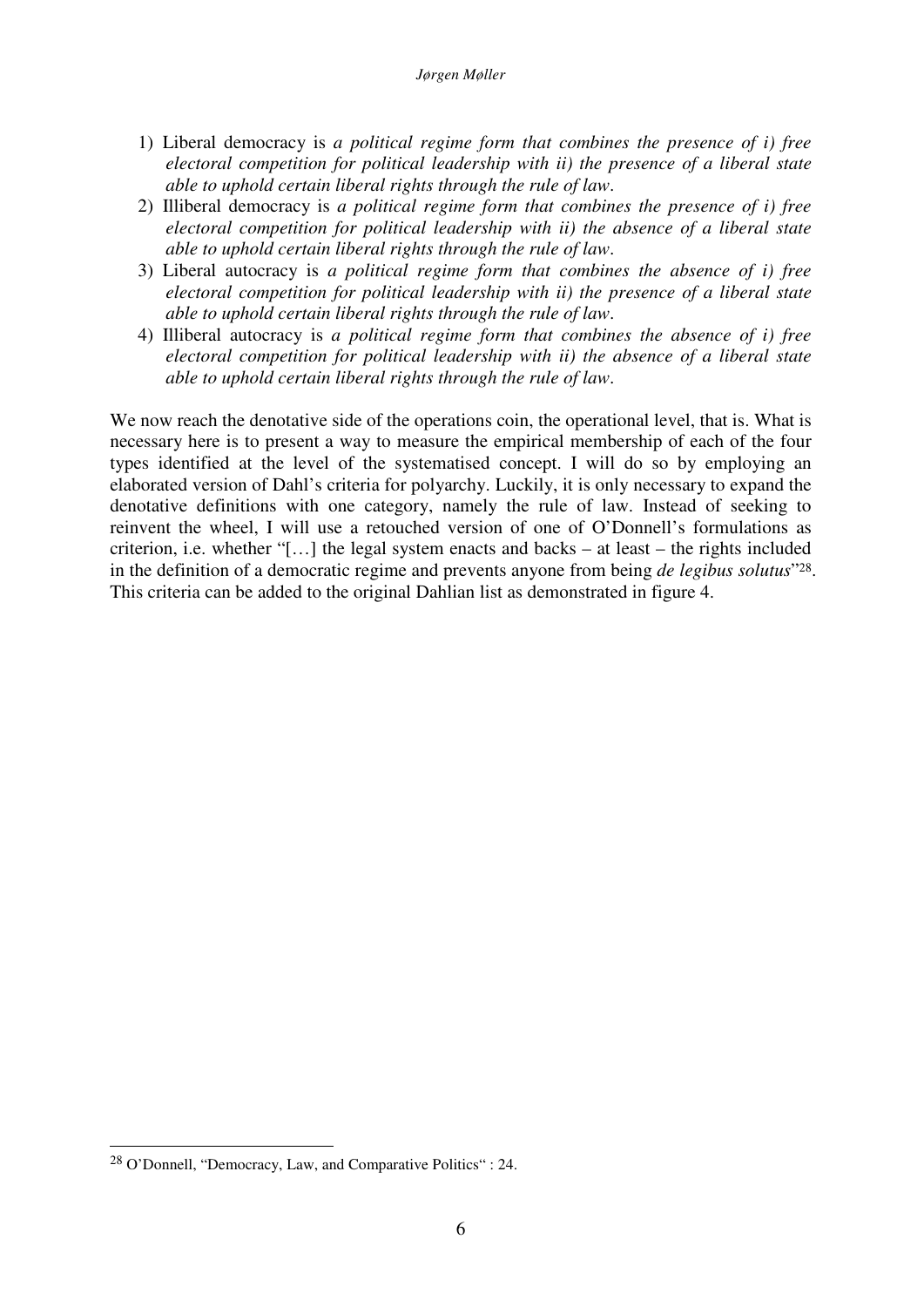|                  | $\frac{1}{2}$ is the end of and $\frac{1}{2}$ and $\frac{1}{2}$ in $\frac{1}{2}$ |
|------------------|----------------------------------------------------------------------------------|
| 1. Elected       | Control over government decisions about policy is                                |
| officials.       | constitutionally vested in elected officials.                                    |
| 2. Free and fair | Elected officials are chosen in the frequent and fairly conducted                |
| elections.       | elections in which coercion is comparatively uncommon.                           |
| 3. Inclusive     | Practically all adults have the right to vote in the election of                 |
| suffrage.        | officials.                                                                       |
| 4. Right to run  | Practically all adults have the right to run for elective offices in             |
| for office.      | the government, though age limits may be higher for holding                      |
|                  | office than for the suffrage.                                                    |
| 5. Freedom of    | Citizens have a right to express themselves without the danger of                |
| expression.      | severe punishment on political matters broadly defined,                          |
|                  | including criticism of officials, the government, the regime, the                |
|                  | socio-economic order, and the prevailing ideology.                               |
| 6. Alternative   | Citizens have a right to seek out alternative sources of                         |
| information.     | information. Moreover, alternative sources of information exist                  |
|                  | and are protected by laws.                                                       |
| 7. Associa-      | To achieve their various rights, including those listed above,                   |
| tional           | citizens also have a right to form relatively independent                        |
| autonomy.        | associations or organizations, including independent political                   |
|                  | parties and interest groups.                                                     |
| 8. The rule of   | The legal system enacts and backs $-$ at least $-$ the rights included           |
| law              | in the definition of a democratic regime and prevents anyone                     |
|                  | from being <i>de legibus solutus</i> .                                           |

Figure 4: The elaborated Dahlian model

Finally, it is necessary to consider the validity *and* the reliability of the scoring. A high validity will only be achieved insofar as it is meaningful to claim that the data employed measure the eight criteria listed above. A high reliability requires that the data employed actually measure what they pretend to measure.

The claim that I intend to defend here is that the Freedom House ratings concerning political rights and civil liberties will serve me better than any available alternative. This assertion sounds somewhat defensive. It does so because using the Freedom House ratings to measure 'democracy' is very much a point of controversy within the democratisation literature.

Concerning the reliability of the data, my conclusion is straightforward. The ratings are without doubt more reliable than anything I would be able to produce on my own – especially since I need diachronic data. Concerning the validity of the data, the index is divided into questions concerning two dimensions, one covering political rights and one covering civil liberties. To describe this distinction, a quotation from Karatnycky – the president of Freedom House – will suffice:

"A country grants its citizens political rights when it permits them to form political parties that represent a significant range of voter choice and whose leaders can compete for and be elected to positions of power in government. A country upholds its citizens' civil liberties when it respects and protects their religious, ethnic, economic, linguistic, and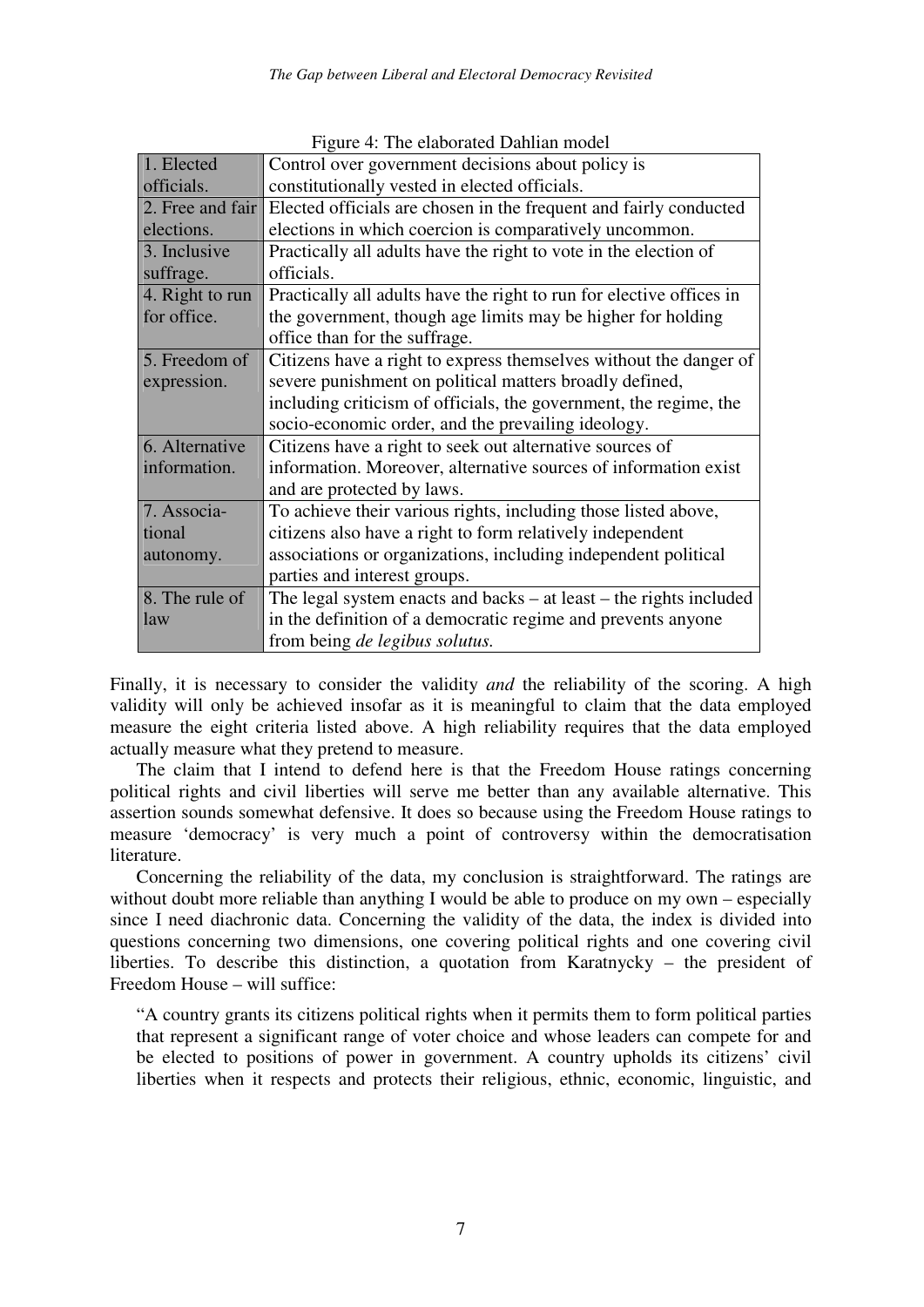#### *Jørgen Møller*

other rights, including gender and family rights, personal freedoms, and freedoms of press, belief, and association"29.

This separation is well suited for my purposes because the typology developed covers a liberal and an electoral dimension. In fact, the index is built up around a number of questions that are remarkably alike to my criteria30. Using these figures to measure the empirical distribution of countries within the typology has one further great advantage. It will allow me to compare my findings with those of Diamond, since he, too, employs the Freedom House ratings.

Hence, I will let my two dimensions of liberal democracy be covered by the corresponding Freedom House-dimensions. The electoral dimension will be measured using the values for political rights; the liberal dimension will be measured using the values for civil liberties. But which actual thresholds does this entail?

The Freedom House index assigns scores between 1 and 7 on both the electoral and the liberal dimension of democracy. The most important cut-off point, i.e. the point separating 'free' countries from 'partly free' countries, is situated at 2.5. This is also the threshold that Diamond relied on in *Developing Democracy*. It does not appreciate my point about keeping the two dimensions independent of each other, however. The most blatant example of this is that a country that scores 2 on 'political rights' and 3 on 'civil liberties' is termed 'free' whereas one that scores 3 on 'political rights' and 2 on 'civil liberties' is only termed 'partly free' – one attribute is simply more equal than the other.

I cannot rely upon this scheme as I seek to order on two equally important dimensions. First, I must have the same threshold on both attributes. Second, a country must pass each of these thresholds to reach the type of 'liberal democracy'. The question is, however, whether I should choose 3 or 2 as the threshold. As touched upon earlier, in his more recent pieces Diamond has changed his threshold. Now, only countries that scores 2 or better on both 'political rights' and 'civil liberties' obtain the predicate of 'liberal democracy'. Diamond's argument is that this is necessary to avoid classifying countries with severe shortcoming as 'liberal democracies'. He makes a convincing case for this and I will join rank with him on this point. That brings us to the following operational definition:

- 1) Liberal democracy is *a political regime form where both the former four criteria and the latter four criteria carry an average value that equals or is less than 2 when employing the values of political rights and civil liberties as assigned by the Freedom House.*
- 2) Illiberal democracy is *a political regime form where the former four criteria carry an average value that equals or is less than 2 whereas the latter four criteria carry an average value of more than 2 when employing the values of political rights and civil liberties as assigned by the Freedom House.*
- 3) Liberal autocracy is *a political regime form where the former four criteria carry an average value of more than 2 whereas the latter four criteria carry an average value*

<sup>29</sup> Adrian Karatnycky, "Liberty's Advances in a Troubled World", *Journal of Democracy*, Vol. 14, Number 1 (January, 2003) : 102.

<sup>&</sup>lt;sup>30</sup> See Freedom House's chapter on 'Methodology', www.freedomhouse.org. To be fair, on both the electoral and the liberal dimension the Freedom House questions go somewhat beyond my denotative definition. For instance, they include a question whether the government is accountable to the electorate between the elections; something that I have in no way built into the denotative definition. This validity-problem does not invalidate my argument, however, and I will ignore it in the following analysis.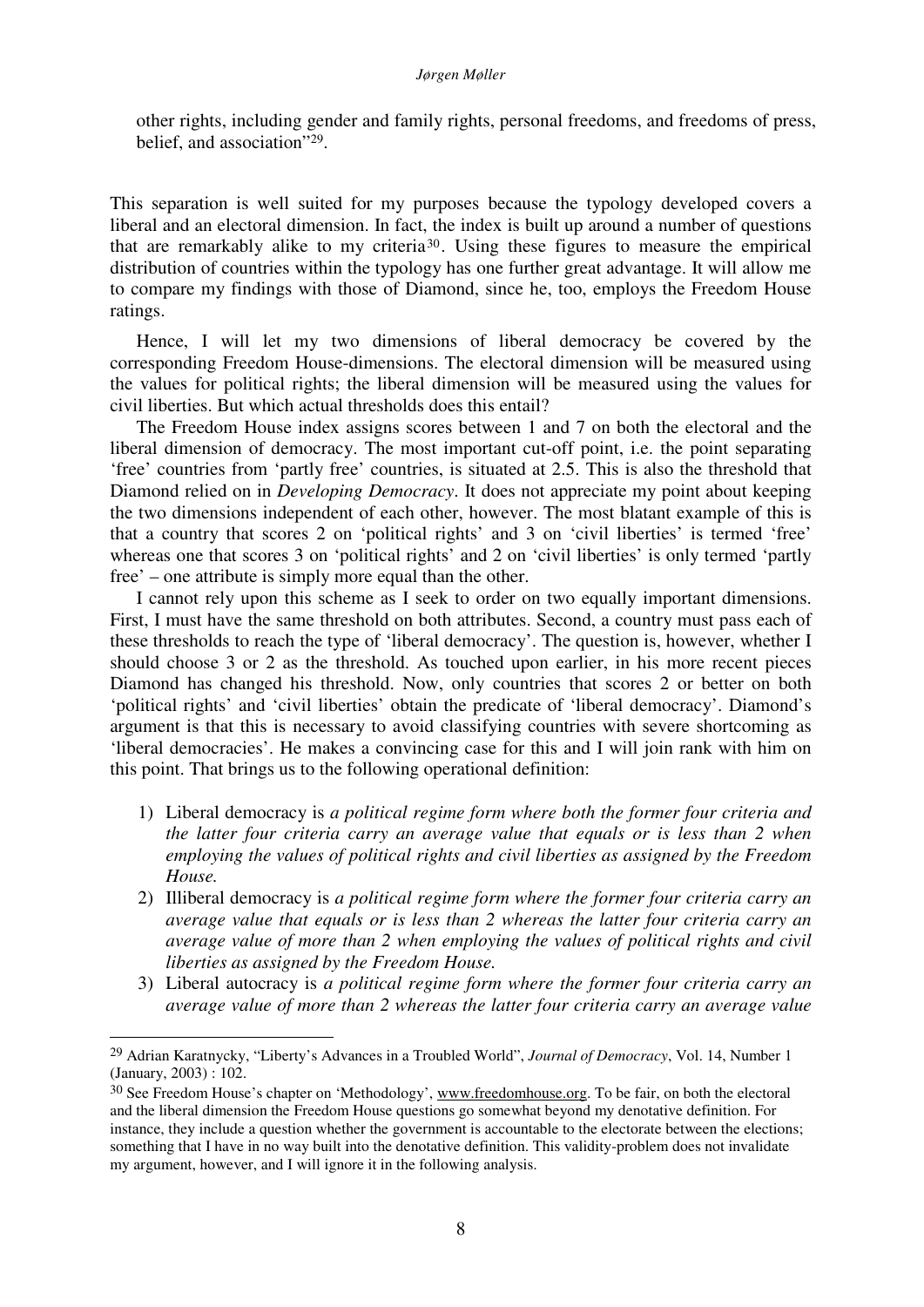*that equals or is less than 2 when employing the values of political rights and civil liberties as assigned by the Freedom House.*

4) Illiberal autocracy is *a political regime form where both the former four criteria and the latter four criteria carry an average value of more than 2 when employing the values of political rights and civil liberties as assigned by the Freedom House.*

## **3. A reappraisal of the third wave of democracy**

It is time to return to Diamond's empirical observations concerning the gap between electoral and liberal democracy in the early 1990s. I have now developed a conceptualisation of the political regime form that is virtually a mirror image of his theoretical considerations in *Developing Democracy*, yet differs significantly with regard to the taxonomic exercise. Hence, I am able to revisit and reappraise his empirical analysis.

In doing so, I will solely employ his original analysis for two reasons. First, as already argued his elaborated typology basically suffers from the same logical problem as his original one. Second, and more pragmatically, his original edifice is that which is easiest to compare with my typology because it is simpler.

Diamond's empirical claim about the gap is not based on an actual comparison between the two 'quasi-types' of 'liberal democracy' and 'electoral democracy'. Rather, he employs Freedom House's distinction between 'free states' (liberal democracies) and 'formal democracies' (electoral democracies). With these data in mind, he points out that,

"[a]s a proportion of all the world's democracies, free states declined from 85 percent in 1990 to 65 percent in 1997  $[...]$  The proportion inched back up to 69 percent in 1997 (and close to 75 percent in 1998). But it remains to be seen whether this is a harbinger of a new trend of democratic deepening or just oscillation within a new equilibrium"31.

The data-series that he refers to are presented in table 1, adapted from his own account.

|      | <b>Formal Democracies</b> | <b>Free States/Liberal</b> | Free States as       |       |
|------|---------------------------|----------------------------|----------------------|-------|
|      |                           | Democracies                | Percentage of Formal |       |
|      |                           |                            | Democracies          | Total |
| Year | $(N, \%)$                 | $(N, \%)$                  |                      | N     |
| 1990 | 76 (46.1)                 | 65 (39.4)                  | 85.5                 | 165   |
| 1991 | 91 (49.7)                 | 76 (41.5)                  | 83.5                 | 183   |
| 1992 | 99 (53.2)                 | 75 (40.3)                  | 75.8                 | 186   |
| 1993 | 108(56.8)                 | 72 (37.9)                  | 66.7                 | 190   |
| 1994 | 114 (59.7)                | 76 (39.8)                  | 66.7                 | 191   |
| 1995 | 117(61.3)                 | 76 (39.8)                  | 65.0                 | 191   |
| 1996 | 118 (61.8)                | 79 (41.4)                  | 67.0                 | 191   |
| 1997 | 117 (61.3)                | (42.4)                     | 69.2                 | 191   |

Table 1: Diamond's account of political regime forms, 1990-1997

<sup>31</sup> Diamond, *Developing Democracy*, 28.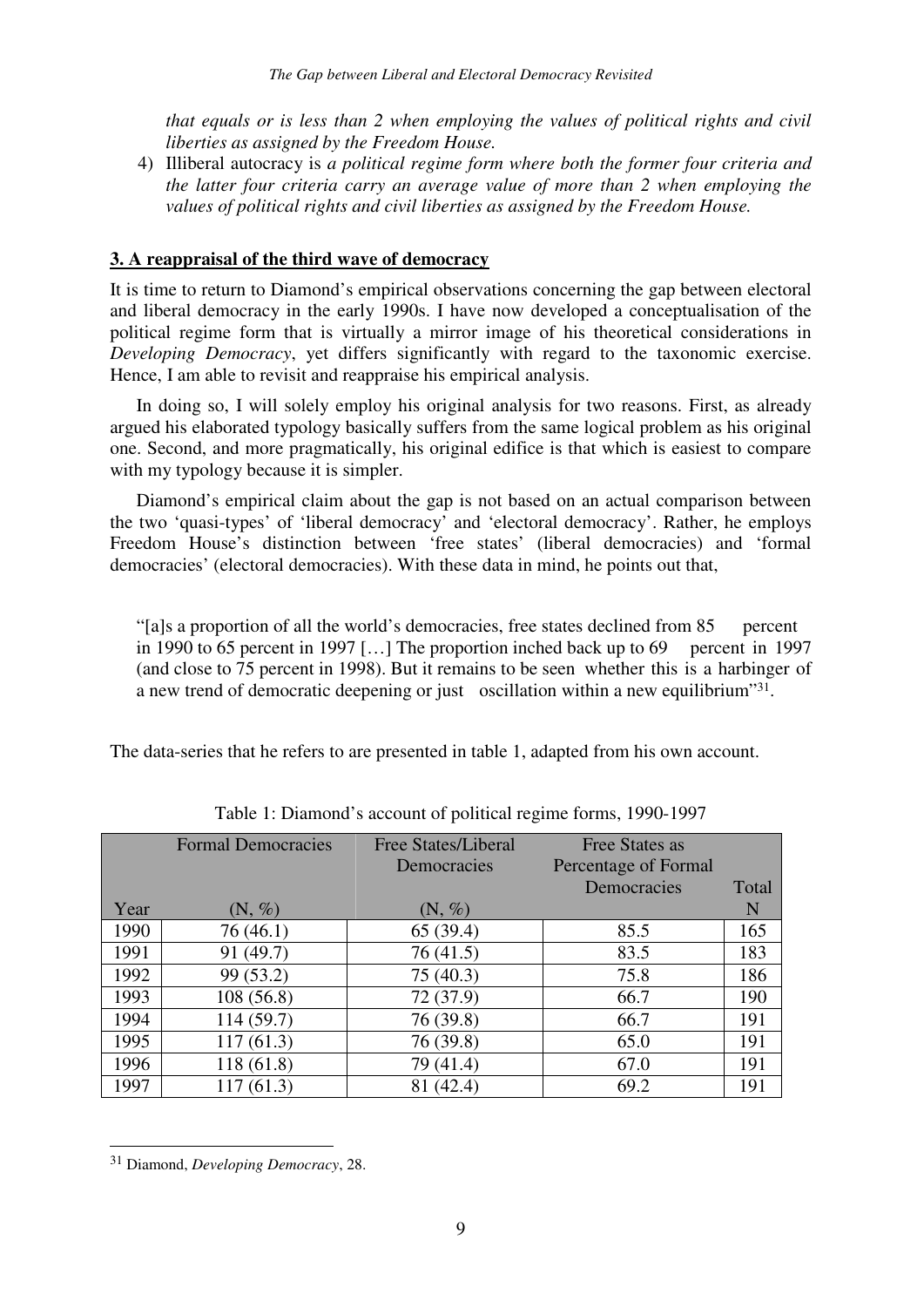#### *Jørgen Møller*

Table 1 clearly demonstrates that the gap between free states (liberal democracies) and formal democracies (electoral democracies) was widening throughout the 1990s. But what happens when the Freedom House numbers are reanalysed using the four-fold typology conceptualised in this paper? The corresponding figures are depicted in table 2.

|      | Liberal     | <b>Illiberal</b> | Liberal            | <b>Illiberal</b> | Liberal         |       |
|------|-------------|------------------|--------------------|------------------|-----------------|-------|
|      | democracies | democracies      | <i>autocracies</i> | autocracies      | democracies as  |       |
|      |             |                  |                    |                  | percentage of   | Total |
| Year | $(N, \%)$   | $(N, \%)$        | $(N, \%)$          | $(N, \%)$        | all democracies | N     |
| 1990 | 51 (30.9)   | 14(8.5)          | 2(1.2)             | 98 (59.4)        | 78.1            | 165   |
| 1991 | 52(28.3)    | 26(14.1)         | 1(0.5)             | 105(57.1)        | 58.1            | 184   |
| 1992 | 57(30.7)    | 19(10.2)         | 3(1.6)             | 107(57.5)        | 75.0            | 186   |
| 1993 | 57(30.0)    | 19(10.0)         | 1(0.5)             | 113(59.5)        | 75.0            | 190   |
| 1994 | 57(29.8)    | 22(11.5)         | 2(1.1)             | 110(57.6)        | 72.2            | 191   |
| 1995 | 63(33.0)    | 18(9.4)          | 0(0.0)             | 110 (57.6)       | 77.8            | 191   |
| 1996 | 64(33.5)    | 22(11.5)         | 0(0.0)             | 105(55.0)        | 74.4            | 191   |
| 1997 | 64(33.5)    | 21(11.0)         | 0(0.0)             | 106(55.5)        | 75.3            | 191   |

Table 2: The alternative account of political regime forms, 1990-1997, thresholds  $= 2$ 

Recall that 'illiberal democracy' is basically synonymous with what Diamond terms 'electoral democracy'. Three trends are worth elucidating.

First, at the outset 'liberal democracies' constitute a lower proportion of all democracies in my edifice than when relying on Diamond's analysis: 78.1 percent as opposed to 85.5 percent. But then the relationship is turned upside-down from 1993 onwards. Whereas Diamond's numbers hit a rock bottom of 65 percent in 1995, my numbers only reach 72.2 percent in 1994.

Second, and more importantly, according to my typology there is no increasing gap between the 'liberal democracy and 'illiberal democracy' in the period 1990-1997. With the sole exception of 1991 – the penultimate year of political change – liberal democracies as a proportion of all democracies is fixed close to 75 percent throughout the period.

Third, pure electoral democracies (illiberal democracies) are not really a salient phenomenon. In absolute numbers, the membership of this political regime form only oscillates from a low of 14 in 1990 to a high of 26 in 1991 – and from then on hovers around 20. Related to this, I find some 'liberal autocracies' in most of this the period, ranging from a high of three in 1992 to a low nil in 1995, 1996 and 1997<sup>32</sup>. The scant membership and volatile nature of the 'liberal autocracy'-type goes to show that this is not a stable political regime form. But neither is illiberal democracy. It is in fact very difficult to find very many genuine specimens of either of these two types over the period in question.

What emerges from these differences? When the electoral and the liberal dimensions of liberal democracy are systematically conceptualised as independent of each other, Diamond's increasing gap does not exist. Throughout the period in question, the countries almost always

<sup>32</sup> Diamond has argued that the 'liberal autocracy' type is virtually inexistent – or at the very least confined to odd island-cases (see Diamond, *Developing Democracy*, 4). There is some truth to this but there are a number of exceptions, such as Panama in 1990-1991, Kyrgyzstan in 1992, Estonia in 1993-1994, and Mongolia in 1992. Hence, I do not think it is possible to refuse the empirical reality of 'liberal autocracies' when placing one's faith in the Freedom House numbers.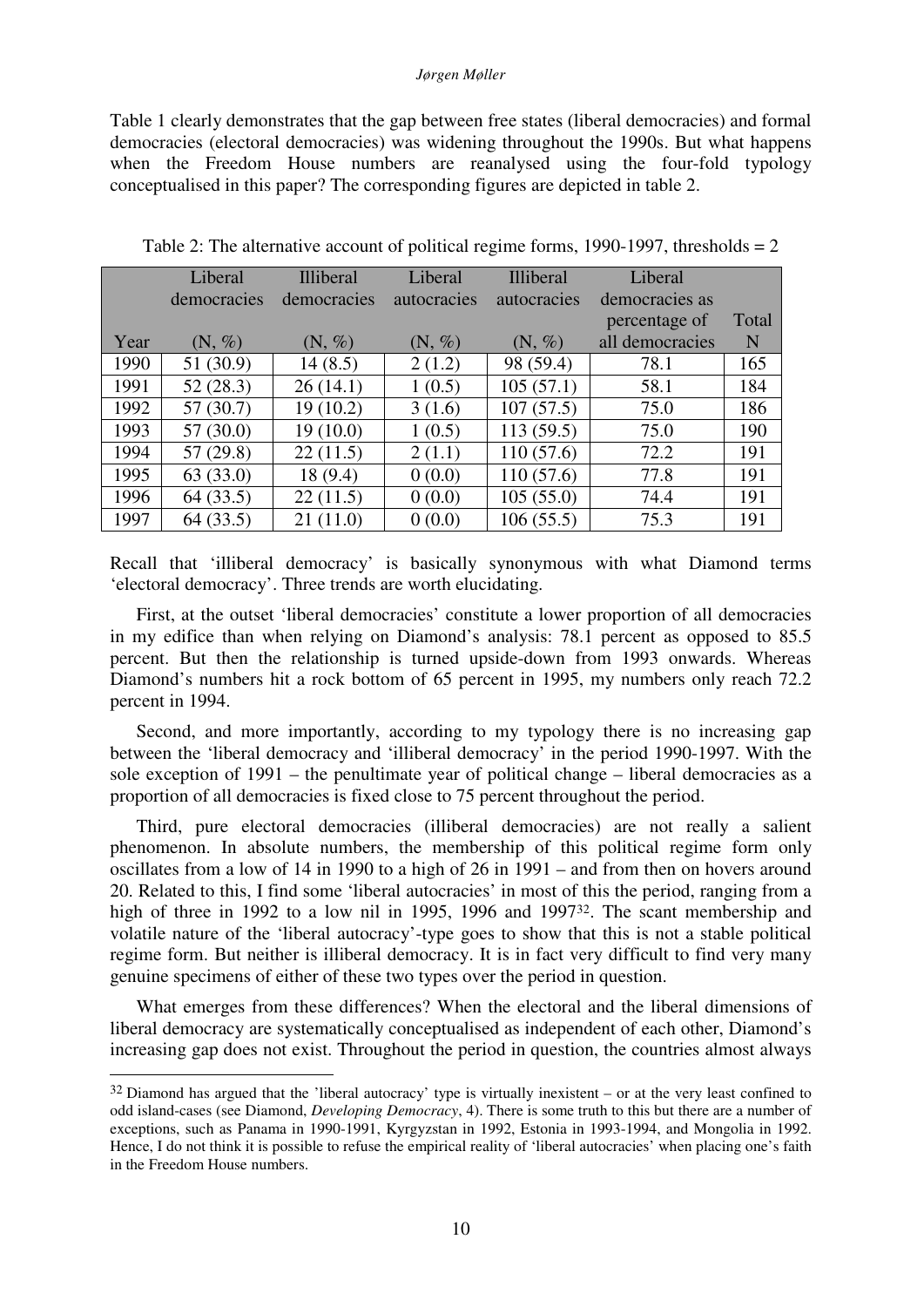move in the same direction on both the electoral and the liberal dimension. True, there are exceptions to this pattern but that is exactly what they are: exceptions.

Diamond did not have the possibility of analysing the subsequent years, i.e. 1998-2004. What happens if we extend the analysis to this period? The consequent distribution between the four types appears.

|      | Liberal            | <b>Illiberal</b> | Liberal     | <b>Illiberal</b> | Liberal        |       |
|------|--------------------|------------------|-------------|------------------|----------------|-------|
|      | democracies        | democracies      | autocracies | autocracies      | democracies as |       |
|      |                    |                  |             |                  | percentage of  | Total |
| Year | $(N, \mathcal{C})$ | $(N, \%)$        | $(N, \%)$   | $(N, \%)$        | democracies    | N     |
| 1998 | 64(33.5)           | 24(12.6)         | 1(0.5)      | 102(53.4)        | 72.7           | 191   |
| 1999 | 67(34.9)           | 19(9.9)          | 0(0.0)      | 106(55.2)        | 77.9           | 192   |
| 2000 | 69 (35.9)          | 19(9.9)          | 1(0.5)      | 103(53.7)        | 78.4           | 192   |
| 2001 | 66 (34.4)          | 20(10.4)         | 2(1.0)      | 104(54.2)        | 76.7           | 192   |
| 2002 | 72(37.5)           | 15(7.8)          | 3(1.6)      | 102(53.1)        | 84.7           | 192   |
| 2003 | 76 (39.6)          | 11(5.7)          | 3(1.6)      | 102(53.1)        | 87.4           | 192   |
| 2004 | 76 (39.6)          | 11(5.7)          | 2(1.1)      | 103(53.6)        | 87.4           | 192   |

Table 3: The alternative account of political regime forms,  $1998-2004$ , thresholds = 2

As can be seen, the gap between illiberal and liberal democracy has shrunk significantly in the new millennium. Since 2000, liberal democracies as a proportion of all democracies have risen above former pinnacle of 78.1 percent in 1990, even clearly surpassing it since 2002. Also, and related to this, the number of illiberal democracies, i.e. pure electoral democracies, has hit a low of just above 10 in the latest two years.

This does not mean that the figures do not hide a significant gap. In fact, they do – and both in the period observed by Diamond and in the subsequent one. However, this is the gap between a large cluster of consolidated liberal democracies and a large cluster of countries with very unstable political regime forms, countries that often oscillate between all of the four types without ever stabilising at the upper bounds of the 'illiberal autocracy'-type. The former countries persistently receive an average score between 1 and 2 in the Freedom House Index whereas the latter receive an average score above 2 but below 5.

 It is really this gap that Diamond zooms in on. In his reading of the numbers, it becomes a gap between electoral and liberal democracy because these two quasi-types are operationalised using one attribute only. Situated in the middle of the one-dimensional continuum, they logically tend to fall into the class of electoral democracy because this class is based not only on electoral merits but on the combination of electoral and liberal ones. To some extent, the same logical flaw seems to lie behind the earlier mentioned observations of Guillermo O'Donnell<sup>33</sup> and Fareed Zakaria.

 That the actual gap is of this kind also seems to be Diamond's conclusion in his more recent pieces. Instead of talking about the liberal and electoral democracies partings ways, he refers to the increase of 'pseudodemocracies'. To quote: "Thus the trend toward democracy has been accompanied by an even more dramatic trend toward pseudodemocracy"<sup>34</sup>. One

<sup>&</sup>lt;sup>33</sup> This is less the case for O'Donnell as he is mostly interested in Latin America, a setting in which the gap seems to be somewhat more meaningful than on the global level. See the Freedom House scores for Latin America, 1990-2004. Also, neither O'Donnell nor Zakaria claim to identify the gap based on the Freedom House scores – as opposed to Diamond.

<sup>34</sup> Diamond, "Thinking About Hybrid Regimes", 27.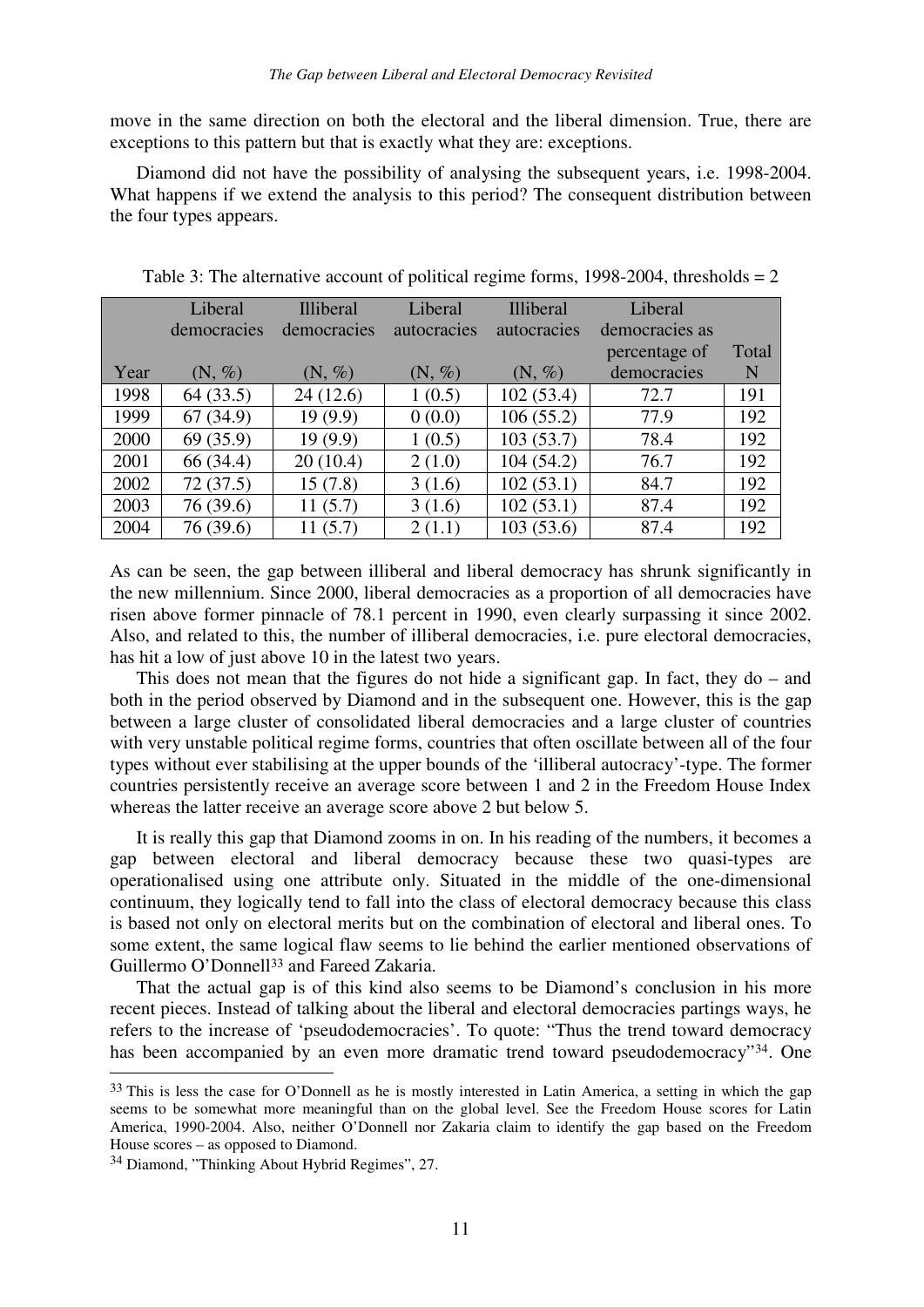could also speak about 'hybrid regimes' which is indeed the very headline Diamond is working under in the mentioned article.

The conceptual conclusion is, however, inescapable. If we are to operate with two independent dimensions of democracy, one electoral and one liberal – and if we trust that the Freedom House ratings actually measure what they claim to measure – then there is no increasing gap between liberal and electoral democracy, and there has not been one during the latest one-and-a-half decades. Doing better with regard to one element most often means doing better with regard to the other and vice-versa.

To be sure, these are big 'ifs'. But the result of the analysis should still be noted because a lot of recent writings on democracy, that do in fact accept these 'ifs', seem to obscure these empirical facts.

### **4. Conclusions**

In the present paper, I have attempted to develop a conceptualisation of democracy capable of making a systematic distinction between the electoral and the liberal component of liberal democracy. This conceptualisation – and the subsequent empirical analysis of the third wave of democracy – follows in the footsteps of that crafted by Larry Diamond in *Developing democracy*. However, I part ways with Diamond by operationalising the electoral and liberal dimensions as independent of each other, as different attributes so to say.

 To do this theoretically, I have departed from Schumpeter's classic electoral definition, yet have maintained his emphasis on democracy as a method. Assisted by Dahl's notion of polyarchy and O'Donnell's focus on a liberal state capable of upholding the rule of law, I have arrived at a fourfold typology of political regime forms. In emphasising both the electoral and the liberal element of democracy, the typology exhausts the dependent variable of the political regime form.

 When I reanalyse the period placed under scrutiny by Diamond, i.e. 1990-1997, I find myself forced to qualify his conclusions concerning the current of the third wave. Treated as independent attributes, the gap between the electoral and the liberal component is not in the increase, and this pattern is only strengthened in the subsequent period, i.e. 1998-2003, where it is more or less disappearing. The only gap that seems to exist is that between stable liberal democracies on the one hand and countries moving to and fro all the four types in the typology – or at least staying in the 'lower' regions of the 'illiberal autocracy'-type – on the other hand. This only becomes a gap between 'liberal democracy' and 'electoral democracy' when the liberal and electoral dimensions are operationalised using one attribute only.

What emerges from these findings? The paradoxical conclusion is that a conceptualisation that is actually able to appreciate the distinction between the electoral and liberal democracy is little worth empirically. Beyond the finding that there is no gap between the electoral and liberal dimensions, the typology tells us preciously little about the dynamics of democratisation. First and foremost, it does not in itself identify the actual gap, that between 'liberal democracy' and 'hybrid regimes'.

To capture this gap, it is seemingly necessary to conceptualise and measure 'democracy' using one dimension only. This can be done either by referring to the electoral dimension only – as Diamond has proposed in his more recent writings – or by demonstrating that the electoral and liberal dimensions are in synch, and that they can thus be added up as one attribute. This latter way out of the conceptual mess is that pointed to by the present paper. But the logical consequence of doing so is that we can no longer talk about a gap between liberal and electoral democracy. Needless to say, this conclusion is only valid for the examined years.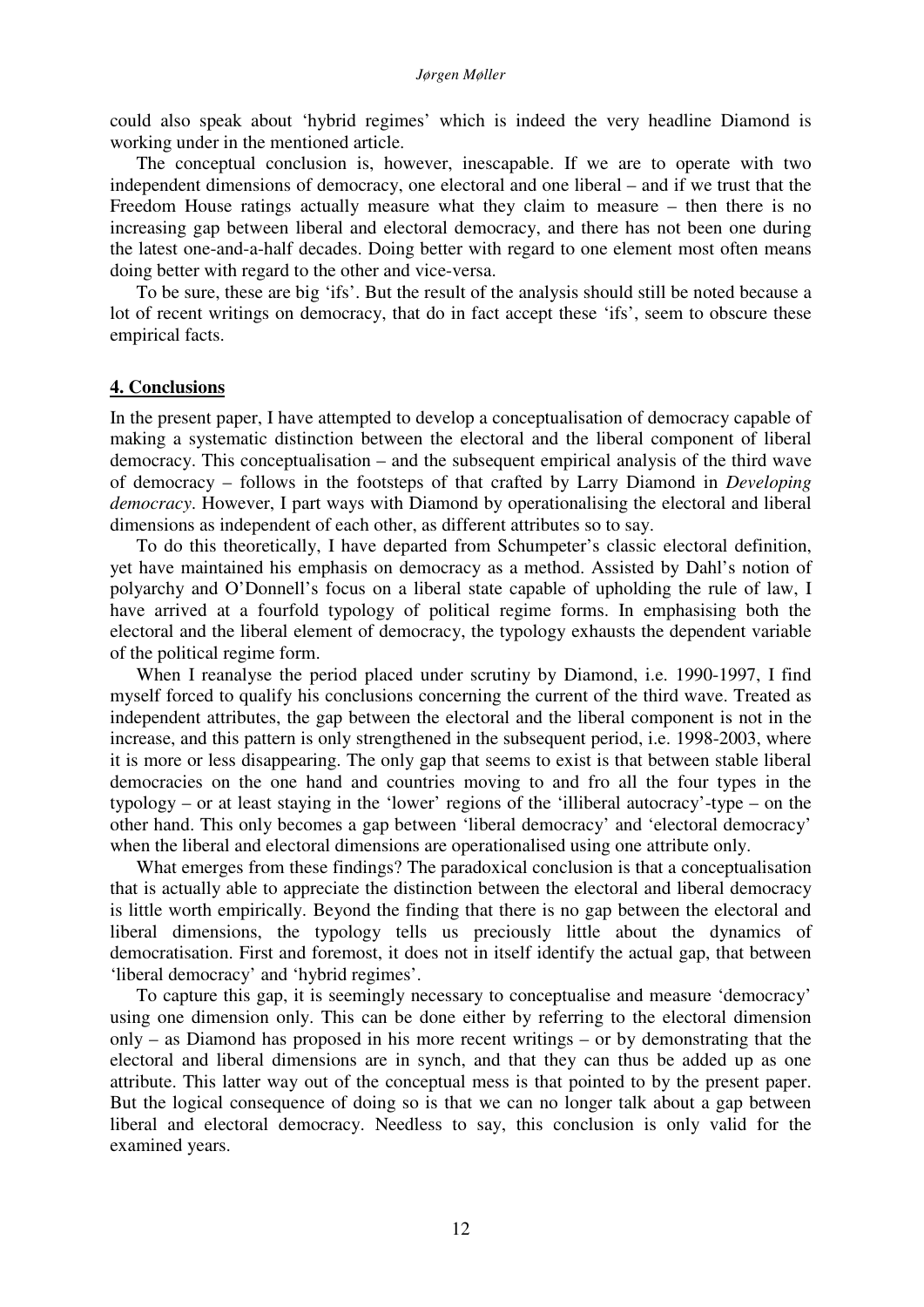## **Appendix 1. Counting rules**

With a Freedom House threshold of 2 on both the electoral dimension ('political rights') and its electoral equivalent ('civil liberties'), the counting rules of my typology are very simple:

- A Freedom House score that equals or is lower than 2 on both 'political rights' and 'civil liberties' makes for the political regime form of '*liberal democracy*' [+ electoral democracy; + liberal state] for any given country.
- A Freedom House score that equals or is lower than 2 on 'political rights' but higher than 2 on 'civil liberties' makes for 'illiberal democracy' [+ electoral democracy; - liberal state] for any given country.
- A Freedom House score that is higher than 2 on 'political rights' but that equals or is lower than 2 on 'civil liberties' makes for 'liberal autocracy' [- electoral democracy; + liberal state] for any given country.
- A Freedom House score that is higher than 2 on both 'political rights' and 'civil liberties' makes for 'illiberal autocracy' [- electoral democracy; - liberal state] for any given country*.*

To give four empirical examples:

- Afghanistan 1990 (PR = 7;  $CL = 7$ )
- Antigua & Barbuda 1990 (PR = 3;  $CL = 2$ )
- Argentina 1990 (PR = 1;  $CL = 3$ )
- Australia 1990 ( $PR = 1$ ;  $CL = 1$ )

|           |             | Liberal component                  |                |  |
|-----------|-------------|------------------------------------|----------------|--|
|           |             | + Liberal state<br>- Liberal state |                |  |
|           | + Electoral | Australia 1990                     | Argentina 1990 |  |
| Electoral | democracy   |                                    |                |  |
| component | - Electoral | Antigua &                          | Afghanistan    |  |
|           | democracy   | Barbuda 1990                       | 1990           |  |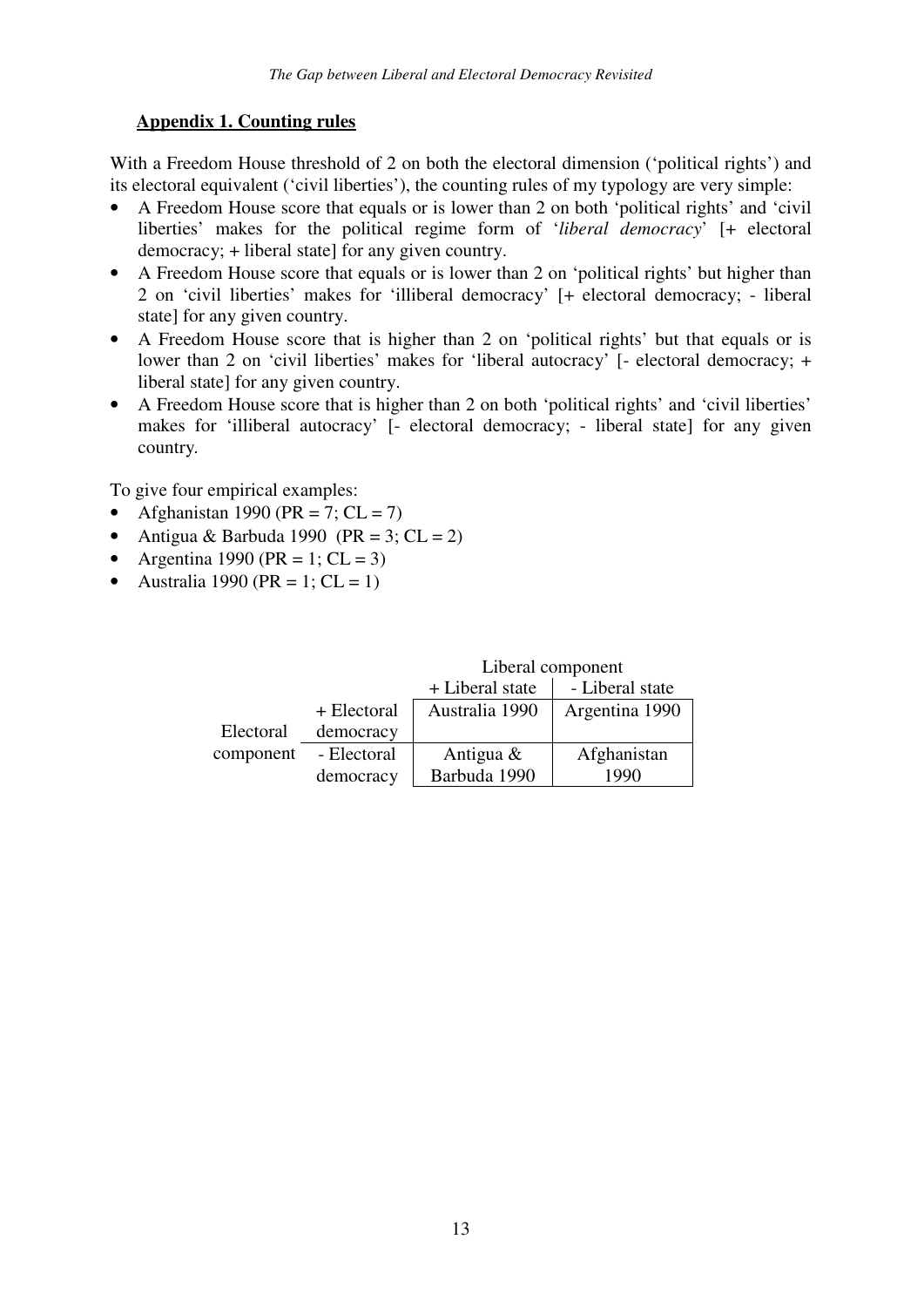## **Appendix 2. A practical comparison of my typology and Diamond's**

This appendix gives two examples that are meant to demonstrate the practical and logical differences between Diamond's typology from *Developing Democracy* and that conceptualised in this paper.

1a) The movement within Diamond's typology that occurs as a result of a given country improving its Freedom House rating on both *political rights* and *civil liberties* from 4 to 2:

| L1beral   | ∹lectoral | <b>P</b> seudo- | Non-      |
|-----------|-----------|-----------------|-----------|
| Jemocracy | Jemocracy | Democracy       | democracy |

1b) The movement that would occur within my typology as a consequence of the same improvement:

|           |             | Liberal component                  |                  |  |
|-----------|-------------|------------------------------------|------------------|--|
|           |             | - Liberal state<br>+ Liberal state |                  |  |
|           | + Electoral | Liberal $\blacksquare$             | <b>Illiberal</b> |  |
| Electoral | democracy   | democracy                          | democracy        |  |
| component | - Electoral | Liberal                            | <b>Illiberal</b> |  |
|           | democracy   | autocracy                          | autocracy        |  |

2a) The movement within Diamond's typology that may occur as a result of a given country improving its Freedom House rating on *political rights* from 4 to 2 while maintaining a rating of 3 on *civil liberties*:

| Liberal   | Electoral | Pseudo-   | Non-      |
|-----------|-----------|-----------|-----------|
| Democracy | Democracy | Democracy | democracy |

2a) The movement that would occur within my typology as a consequence of the same improvement:

|           |             | Liberal component                  |                  |  |
|-----------|-------------|------------------------------------|------------------|--|
|           |             | - Liberal state<br>+ Liberal state |                  |  |
|           | + Electoral | Liberal                            | ▲ Illiberal      |  |
| Electoral | democracy   | democracy                          | democracy        |  |
| component | - Electoral | Liberal                            | <b>Illiberal</b> |  |
|           | democracy   | autocracy                          | autocracy        |  |

Notice how a country in Diamond's typology can make one and the same move between types irrespective of whether its score changes on one or two attributes while this is not possible in my typology. This is the practical consequence of relying on a pure classification – or on *quasi-types* – and a genuine typologisation, respectively.